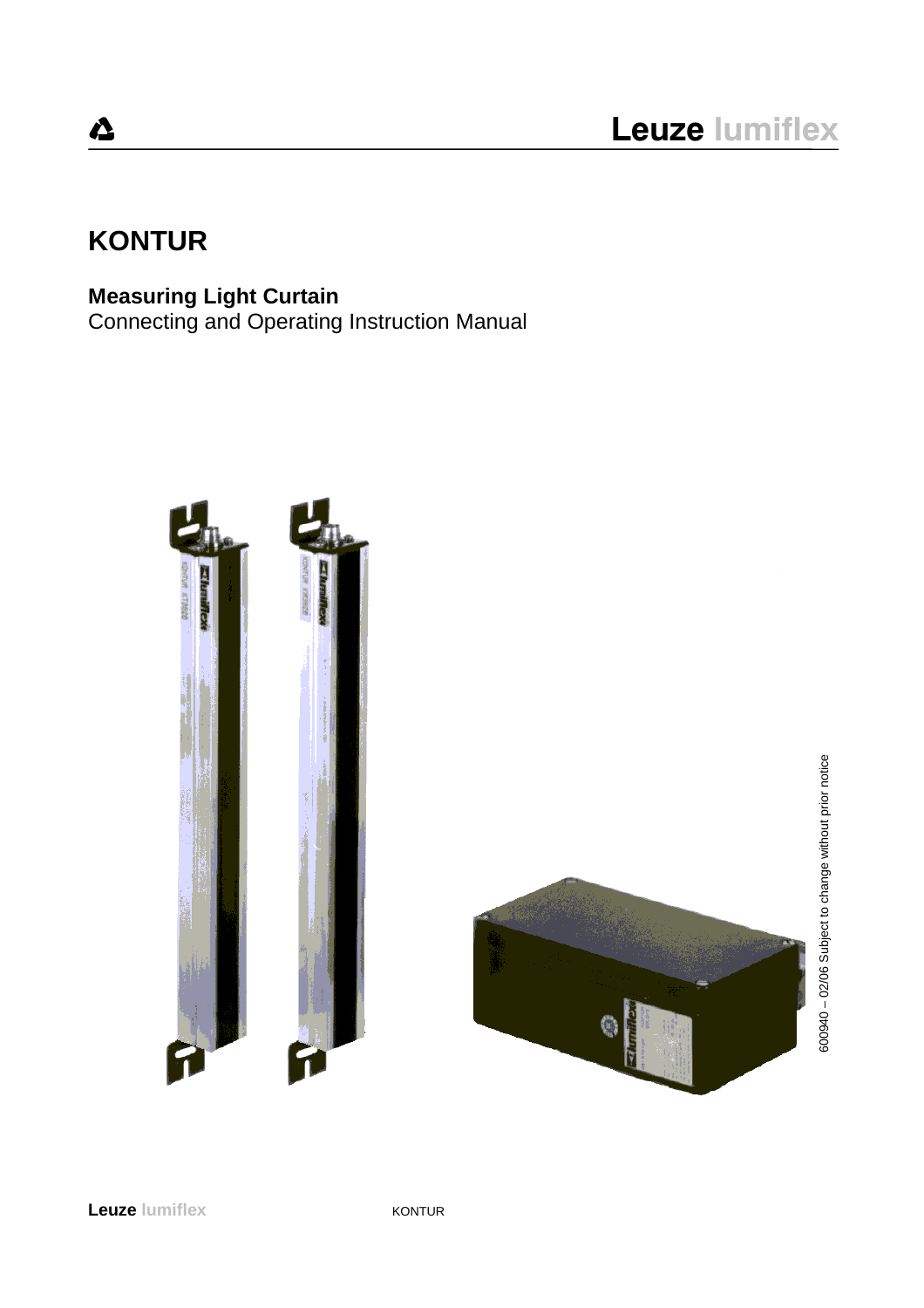### **About This Connecting and Operating Instruction**

These operating instructions contain information regarding the proper and effective use of KONTURlight curtains. It is included in the scope of delivery.

Safety precautions and warnings are designated by the symbol .  $\bigwedge$ 

**Leuze lumiflex GmbH + Co. KG is not liable for damage resulting from improper use of its equipment. Familiarity with these instructions constitutes part of the knowledge required for proper use.**

© This manual may not be reprinted or copied, in full or in part, without the express permission of:

Leuze lumiflex GmbH + Co. KG Liebigstraße 4 D-82256 Fürstenfeldbruck, Germany Tel. +49 8141 5350-0 Fax +49 8141 5350-190 E-Mail: lumiflex@leuze.de www.leuze.com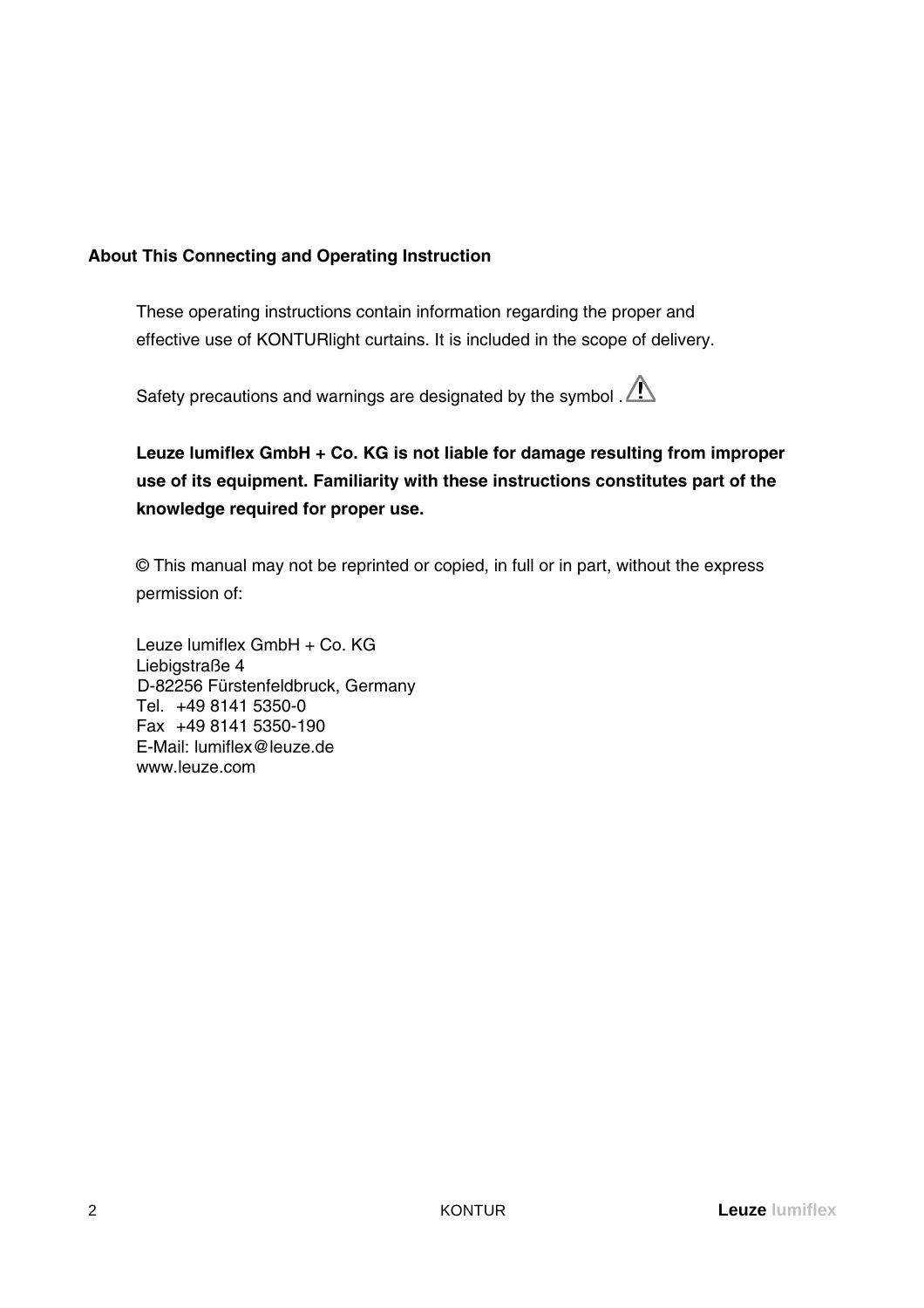## **TABLE OF CONTENTS**

| 1                       |                                                  |
|-------------------------|--------------------------------------------------|
| 1.1                     |                                                  |
| 1.2                     |                                                  |
| 1.3                     |                                                  |
| 1.4                     |                                                  |
| 1.5                     |                                                  |
| $\boldsymbol{2}$        |                                                  |
| 2.1                     |                                                  |
| 2.2                     |                                                  |
| 2.2.1                   |                                                  |
| 2.2.2                   |                                                  |
| 2.3                     |                                                  |
| 2.3.1                   |                                                  |
| 2.3.2                   |                                                  |
| 2.4                     |                                                  |
| 2.5                     |                                                  |
| 2.5.1                   | Programmable Parameters and their Meanings  13   |
| 2.5.2                   | Table of Beam Numbers in Hexadecimal Notation 15 |
| 2.5.3                   |                                                  |
| 2.5.4                   |                                                  |
| 2.6                     |                                                  |
| 2.6.1                   |                                                  |
| 2.6.2                   |                                                  |
| 3                       |                                                  |
| 3.1                     |                                                  |
| 3.2                     |                                                  |
| $\overline{\mathbf{4}}$ | Application Examples for Controlled Scanning 25  |
| 4.1                     |                                                  |
| 4.2                     |                                                  |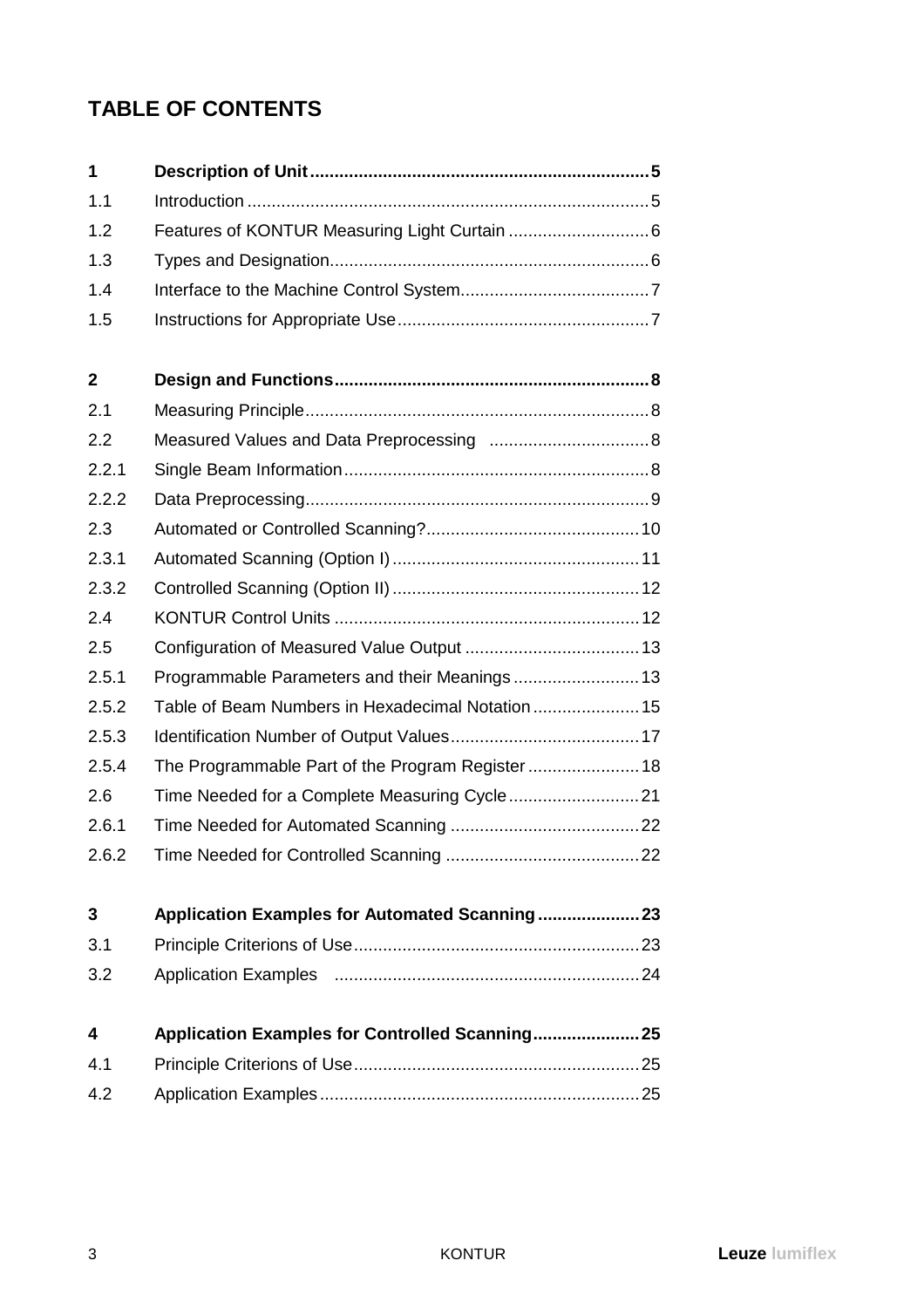| 5              |                                                   |  |
|----------------|---------------------------------------------------|--|
| 6              |                                                   |  |
|                |                                                   |  |
| 6.1            |                                                   |  |
| 6.2            |                                                   |  |
| $\overline{7}$ |                                                   |  |
| 7.1            |                                                   |  |
| 7.2            |                                                   |  |
| 7.3            |                                                   |  |
| 8              | Troubleshooting and Fault Rectification 31        |  |
| 9              |                                                   |  |
| 10             |                                                   |  |
| 11             |                                                   |  |
| 11.1           |                                                   |  |
| 11.2           | Dimensional Drawing KONTUR Light Curtains 34      |  |
| 11.3           |                                                   |  |
| 11.4           |                                                   |  |
| 11.5           | Dimensional Drawing KONTUR-TRIO and KONTUR-SOLO/p |  |
|                |                                                   |  |
| 11.6           | Dimensional Drawing KONTUR-SOLO/p Control Unit 38 |  |
| 12             |                                                   |  |
| 13             |                                                   |  |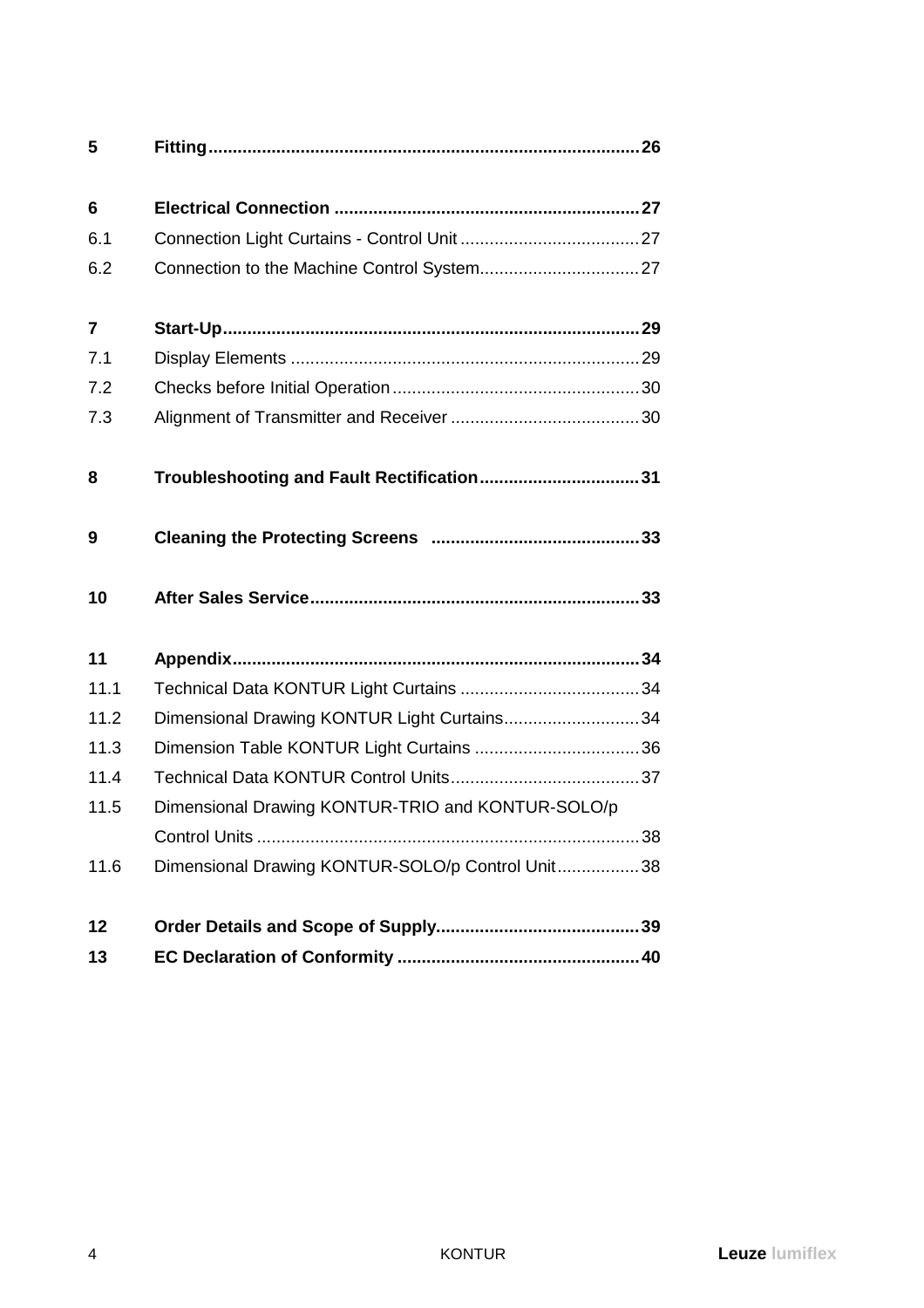## **1 Description of Unit**

## **1.1 Introduction**

Continuous optimization of production processes demands for constantly faster and more precise sensors. With the measuring light curtain KONTUR a robust industrial measuring system is now available to the user. Lengths, widths, heights, but also contour or position may be determined depending on the arrangement of the sensors,. The processed data can be transmitted to a subsequent machine control system. At only one control unit KONTUR-TRIO up to three measuring light curtains may be connected in order to determine e.g. length, width and height simultaneously (Figure 1-1).



light beams form the sensing field. If an object enters into the sensing field a certain number of light beams will be interrupted according to its size. The microcontroller of the KONTUR control unit provides control functions for transmitter and receiver and evaluates the result of the measurement. According to its program configuration either the status of individual light beams or preprocessed data are delivered to the subsequent machine control system. Via parameters the user can determine which kind of output is provided. Thus, the software allows for adaption upon various applications.

Lumiflex engineers will assist you in case of adaption and programming of parameters.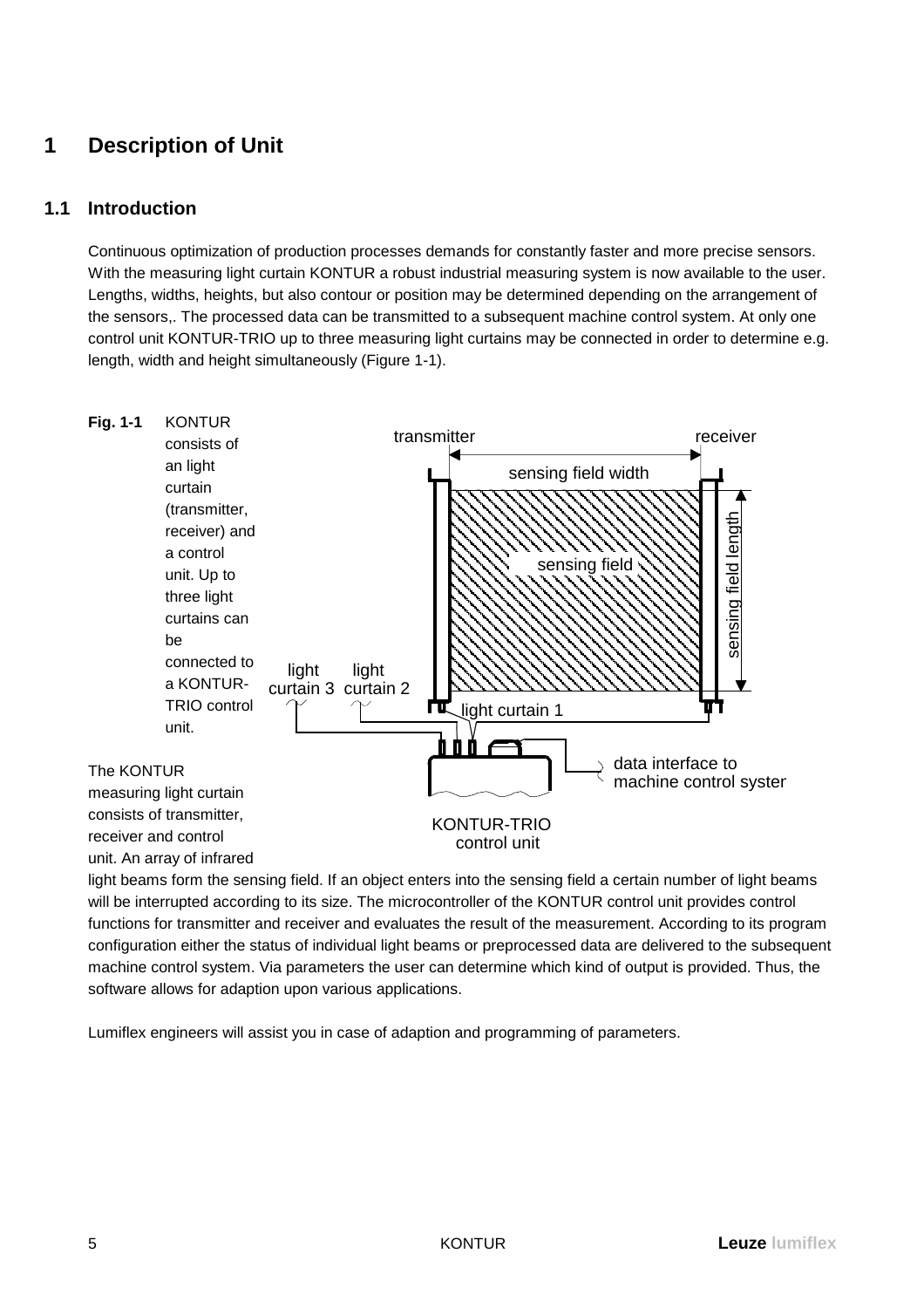## **1.2 Features of KONTUR Measuring Light Curtain**

- Electro-sensitive measuring system
- Up to three light curtains may be connected to one control unit
- Results of measurement independent of the surface properties of the object
- Easily adaptable software for various applications via programmable parameters.
- Space-saving slim optical units
- High scanning rate for immediate result of measurement

## **1.3 Types and Designation**

The optical parts of KONTUR are available with three different beam distances: 10 mm, 20 mm and 40 mm. For this reason a minimum resolution of 15 mm, 25 mm and 45 mm results for the measuring light curtain (worst case view, when the object is located exactly between two associated light beams). These resolutions are determined by the geometry of the measuring system and can be guaranteed for each position within the sensing field. These three types are available for sensing field lengths from 120 mm up to 3000 mm. The maximum distance between transmitter and receivers (the sensing field), is the same for all types and is 3.5 m.

The KONTUR control units are available in three types:

The KONTUR-TRIO control unit serves for connection of up to three light curtains. In this case, different sensing field lengths and widths and different resolutions are allowed. Via DIP switches two different program modes "automated scanning" and "controlled scanning" may be selected (see Chapter 2.3).

The KONTUR-SOLO/XL control unit has the same functions and output caracteristics except only one light curtain can be connected to.

The KONTUR-SOLO/p control unit serves for one light curtain and offers a low cost solution to the user, if only one sensing field is required. The KONTUR-SOLO/p control unit is designed exclusively for the program mode "automated scanning" (see Chapter 2.3.1) and provides reduced output data.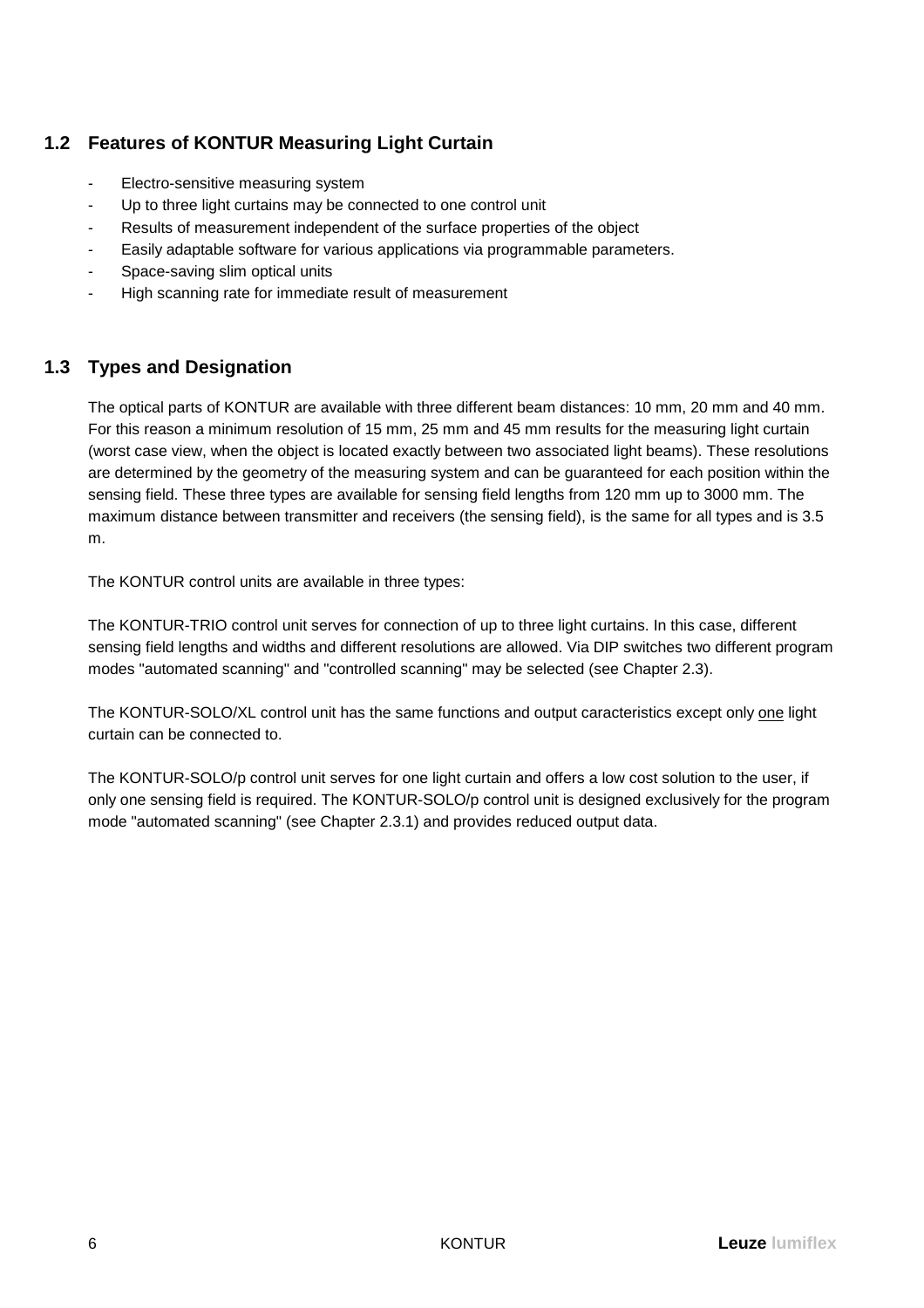## **1.4 Interface to the Machine Control System**

All, KONTUR-TRIO, KONTUR-SOLO/XL and KONTUR-SOLO/p control units are equipped with a parallel interface, which is electrically insulated by opto-coupler.

TRIO and SOLO/XL have 21 outputs and one input. SOLO/p has only 13 outputs. All in/outputs are optocoupled. The outputs are designed as "open emitters" with max. 20 mA/40 V. The determined measured value is given out binary coded. Conducting opto-couplers correspond to logical "0" (the emitter conducts 24 V). Non-conducting opto-couplers correspond to logical "1" (the emitter is highly-resistive). The input current of the opto-coupler "open anode" is internally restricted to 10 mA/40 V. Figure 1-2 shows the interface of KONTUR-TRIO and SOLO/XL, Figure 1-3 presents the interface of KONTUR-SOLO/p.



**Fig. 1-2** The interface of KONTUR-TRIO and KONTUR-SOLO/XL



### **1.5 Instructions for Appropriate Use**



The KONTUR measuring light curtain is **not** allowed to be used as an electrosensitive protecting device (ESPD) to protect against bodily injuries at machines.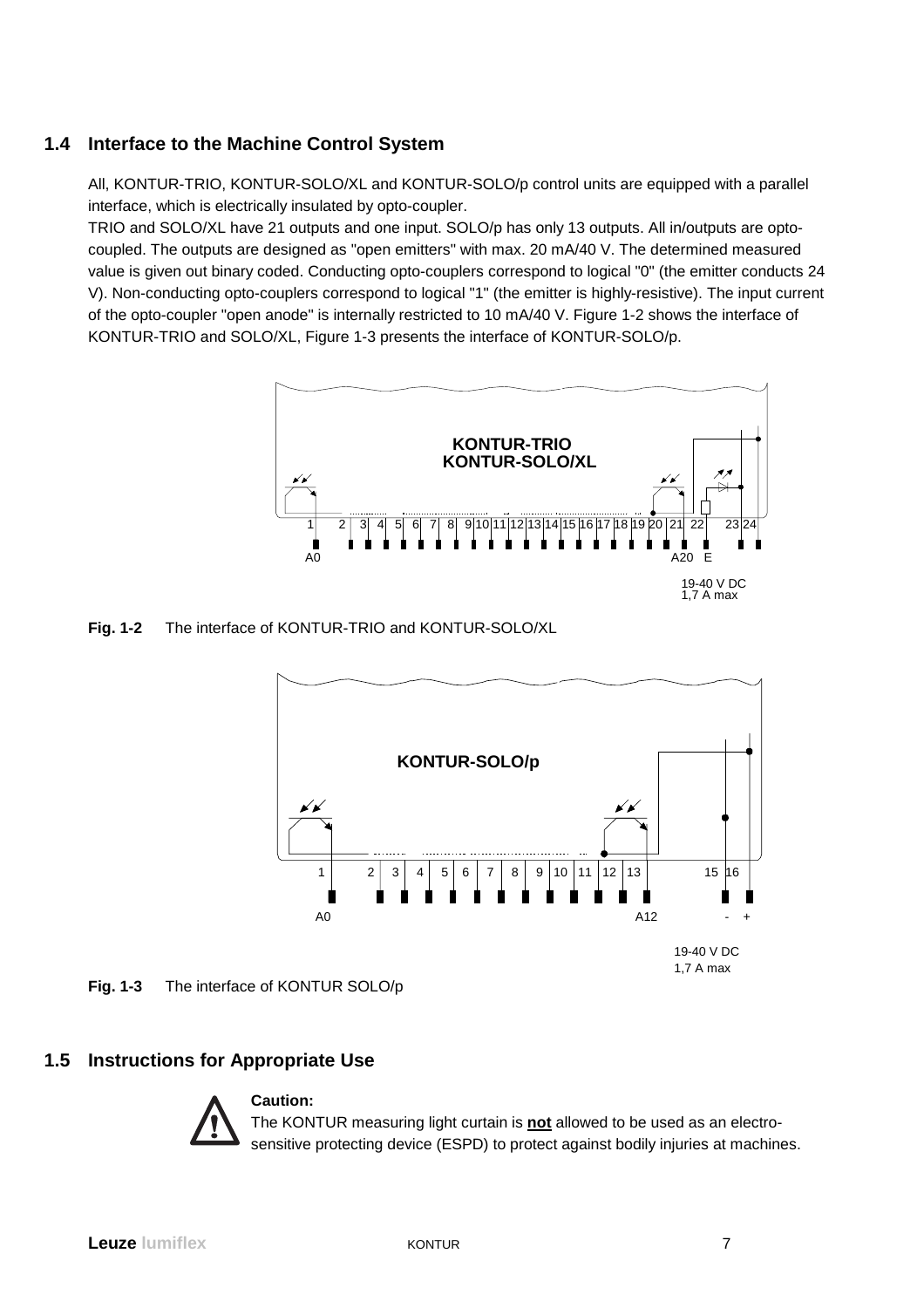## **2 Design and Functions**

## **2.1 Measuring Principle**

The individual infrared light sources of the transmitter are activated one after the other, therefore, a mutual influence is excluded. The scanning cycle starts at the first diode next to the connector. An object entering into the sensing field leads to an interruption of the light beam(s) between transmitter and receiver. The status of the individual light beams "light path free" or "light path interrupted" is recognized by the internal processor. The status "light path free" is presented by a logical "1" (output of the associated opto-coupler highly-resistive). The status "light path interrupted" is presented by a logical "0" (output of the associated opto-coupler conductive).

**Note:** Reflective and mirror-like surfaces close to or in the light path may cause disturbances and a wrong detection and therefore it may lead to a faulty measurement. As remedial measures a perforated mask can be provided. However the maximum sensing range is then slightly reduced.

## **2.2 Measured Values and Data Preprocessing**

### **2.2.1 Single Beam Information**

The single beam information may be imagined as a serial data flow where each bit is associated with a light beam. By dividing this data flow into separate parts, parallel transferable segments are obtained (see Figure 2-1).



|     | single beam information |   |   |         |   | segment number |   |   |   |          |          | comment  |          |    |               |
|-----|-------------------------|---|---|---------|---|----------------|---|---|---|----------|----------|----------|----------|----|---------------|
| pin |                         | 2 | 3 | 4       | 5 | 6              |   | 8 | 9 | 10       | 11       | 12       | 13       | 14 |               |
| bit | O                       |   | c | 3       | 4 | 5              | 6 |   | 0 |          | າ        | 3        | 4        | 5  |               |
|     |                         |   |   |         |   |                |   |   | 0 | $\Omega$ | $\Omega$ | $\Omega$ | 0        |    | (20)<br>seg 1 |
|     |                         |   |   | 0       | 0 | 0              | 0 | 0 |   | 0        | 0        | 0        | O        |    | seg 2 (21)    |
|     | 0                       |   |   |         |   |                |   |   |   |          | 0        | 0        | $\Omega$ |    | seg 3 (22)    |
|     |                         |   |   |         |   |                |   |   | 0 | 0        | 0        | 0        | O        |    | (20)<br>seg   |
|     |                         |   |   | 0       | 0 | 0              | 0 | 0 |   | 0        | 0        | 0        | $\Omega$ |    | seg 2 (21)    |
|     |                         |   |   |         |   |                |   |   |   |          |          |          |          |    |               |
|     |                         |   | ٠ | ٠<br>٠. |   | ٠              | ٠ |   |   |          |          |          |          |    |               |
|     |                         |   |   |         |   |                |   |   |   |          |          |          |          |    |               |

**Fig. 2-1** Example for transmission of a serial data flow "Single beam information" in segments (data format  $= 8$  bit)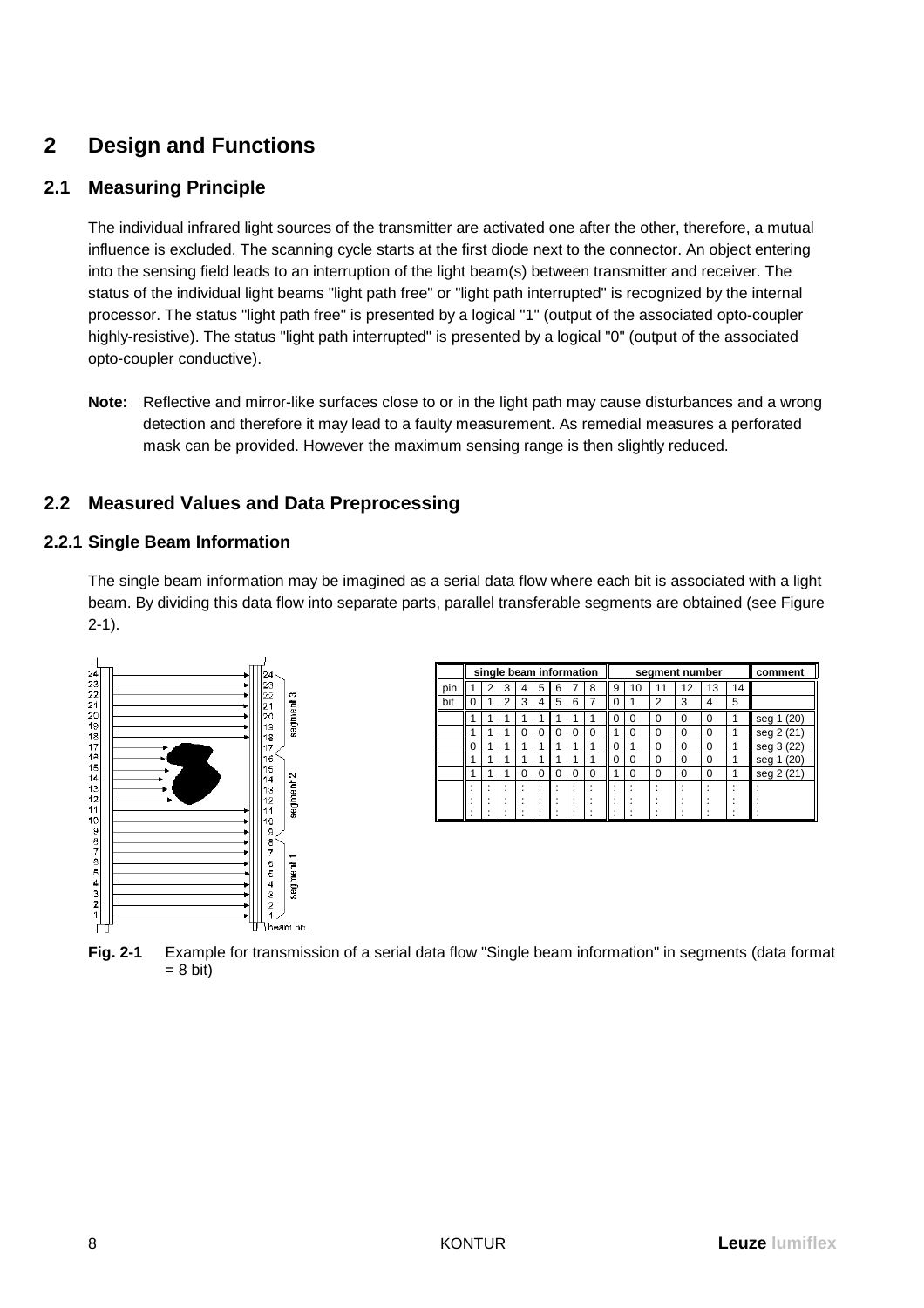### **2.2.2 Data Preprocessing**

The control unit's microcontroller is designed to preprocess the measured values in advance before transferring to the machine control system. The following preprocessed data might be produced (see Figure 2-2).

- highest interrupted light beam (HU)
- highest not interrupted light beam (HNU)
- lowest interrupted light beam (TU)
- lowest not interrupted light beam (TNU)
- number of all interrupted light beams (ZU)
- number of all not interrupted light beams (ZNU)
- summery value (status)

HU, HNU, TU and TNU are each displayed by the ordering number of the related infrared beam (e.g. 1st beam ....01, 7th beam ...0111 and so on).



**Fig. 2-2** Single beam information and preprocessed data

The preprocessed value "Status" consists of 8 bits with the following meanings:

- Bit 0 = 1, if the number of interrupted beams of KONTUR 1 is less than or equal to the number programmed as tolerance for measured values (see Chapter 2.3.1)
- Bit 1 = 1, if all light beams of KONTUR 1 are interrupted. When only a single light path is free, this bit changes.
- Bit 2 equal to Bit 0, yet for KONTUR 2
- Bit 3 equal to Bit 1, yet for KONTUR 2
- Bit 4 equal to Bit 0, yet for KONTUR 3
- Bit 5 equal to Bit 1, yet for KONTUR 3
- Bit 6 = 1, if Bit 0 AND Bit 2 AND Bit 4 are set, to say that all connected KONTUR optical components notify free light paths. This information might be helpful during installation to check the alignment of the optical components.
- Bit 7 = 1, if Bit 1 OR Bit 3 OR Bit 5 are set, to say that at least one light curtain is completely interrupted.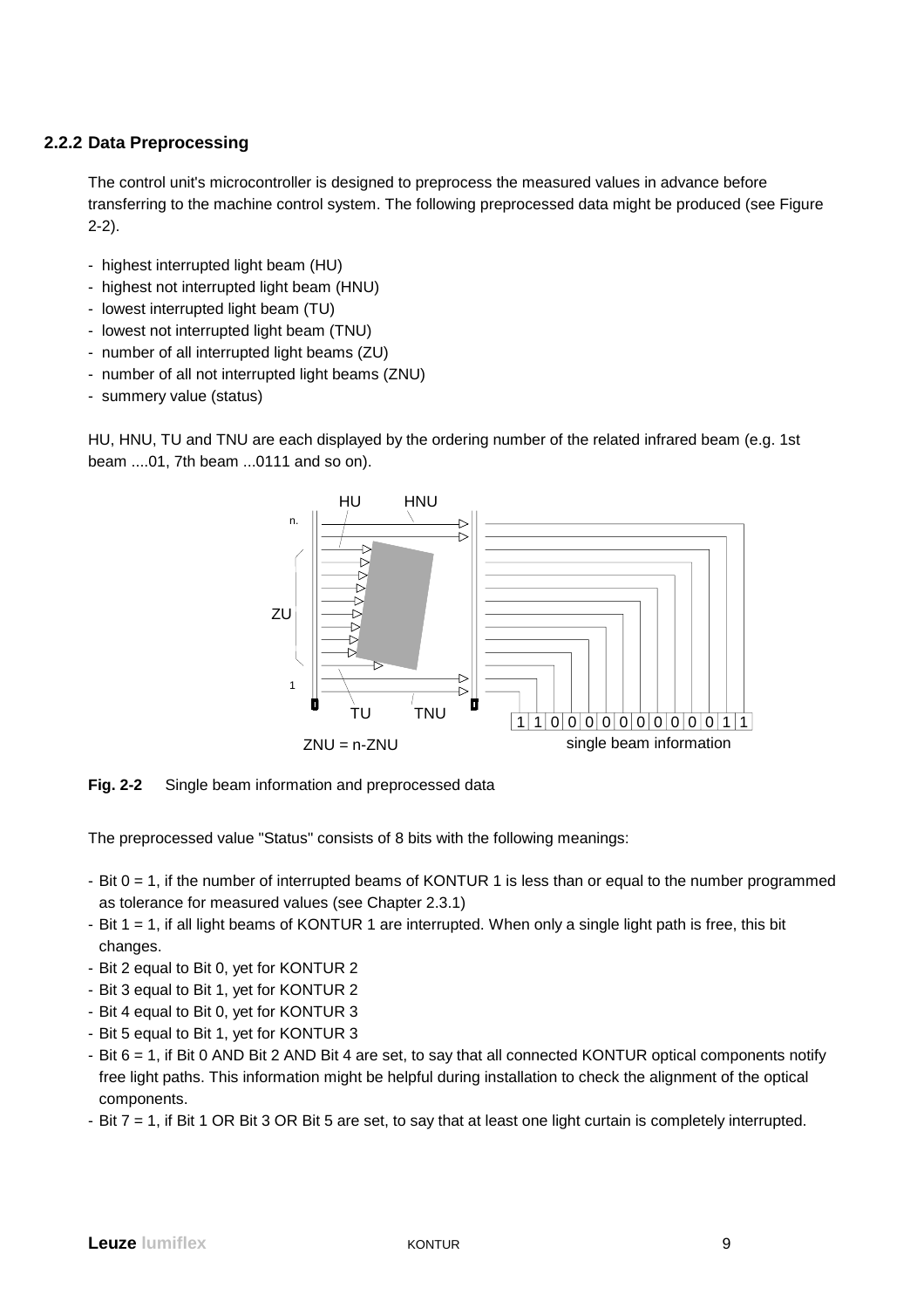## **2.3 Automated or Controlled Scanning?**

Via a DIP-switch on the printed circuit board of the KONTUR-TRIO or KONTUR-SOLO/XL can be decided between two program modes. In mode "Automated scanning" the device starts scanning the sensing field automatically after switching on power supply. As soon as the sensing field is scanned completely the determined measured value is presented on the outputs. Thereafter a new scan starts.

Using the mode "Controlled scanning" the scan through the sensing field is stimulated by a status change (trigger signal at the input E of the interface). With each status change a part of the sensing field (as large as the segments are defined) is scanned, evaluated and presented. Thus, the timing of the scanning can be determined directly by the subsequent machine control system. Figure 2-3 shows a flow chart of the two program options.



- \*) If the result of parameterizing leads to only one segment that will be given out, it is not necessary to generate a trigger signal. Because this single segment data is automatically updated.
- **Fig. 2-3** Program flow chart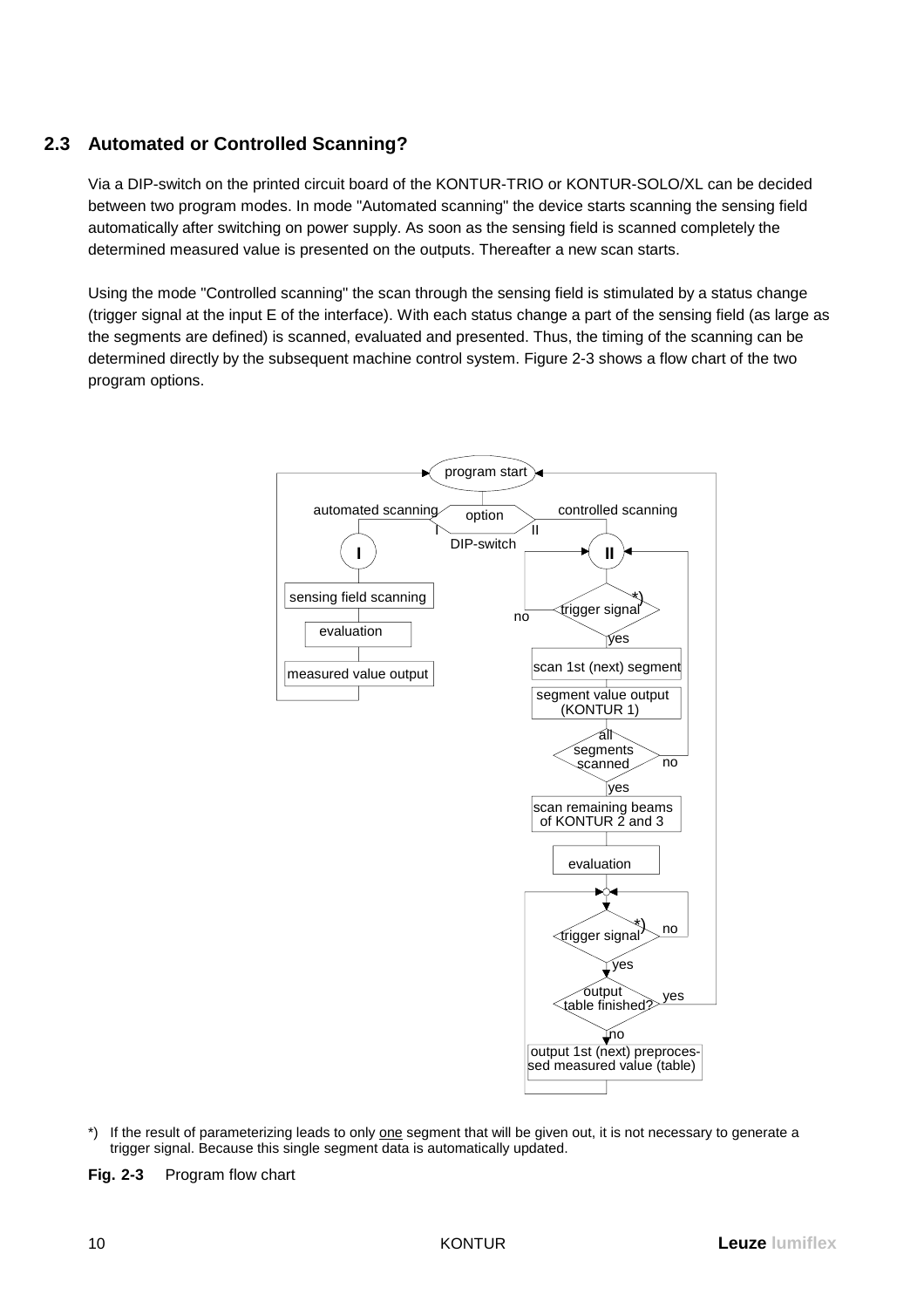Table 2.1 shows the optional program modes and the related setting of the DIP-switches.

| Program modes                                                                                    | <b>Switch Settings</b> |            |            |            |  |  |  |  |
|--------------------------------------------------------------------------------------------------|------------------------|------------|------------|------------|--|--|--|--|
|                                                                                                  | Switch                 | Switch     | Switch     | Switch     |  |  |  |  |
|                                                                                                  | no. 1                  | no. 2      | no. $3$    | no. $4$    |  |  |  |  |
| Automated scanning (Option I)                                                                    | <b>ON</b>              | <b>OFF</b> | OFF        | OFF.       |  |  |  |  |
| Controlled scanning (Option II,<br>KONTUR-TRIO and KONTUR-<br>SOLO/XL only!)                     | OFF                    | <b>ON</b>  | OFF        | <b>OFF</b> |  |  |  |  |
| Opto-coupler test                                                                                | OFF                    | <b>OFF</b> | <b>OFF</b> | <b>ON</b>  |  |  |  |  |
| Continuous output of the<br>measured value HU of the Light<br>Curtain 1<br>(KONTUR-SOLO/p only!) | <b>ON</b>              | <b>OFF</b> | <b>OFF</b> | <b>ON</b>  |  |  |  |  |

Table 2-1 The DIP-switch of KONTUR-SOLO/p or TRIO and SOLO/XL

### **2.3.1 Automated Scanning (Option I)**

Automated scanning provides max. three preprocessed measured values at the same time by using KONTUR-TRIO and KONTUR-SOLO/XL but only one by using KONTUR-SOLO/p. Which kind of preprocessed measured value should be presented can be determined by the user via an entry of an identification number into the EPROM register. The assignment of the identification numbers and their meanings is shown in Table 2-2 on pages 13 and 14.

The data field length of the preprocessed measured values depends on the beam numbers of the related light curtains and must not exceed 21 bits for KONTUR-TRIO and 13 bits for KONTUR-SOLO/p. The individual measured values are stringed together, each starting to the right with Bit 0. Using the Option I (automated scanning) the output of single beam information is not possible.

- **Fig. 2-4** Example of an interface configuration using automated scanning 20 19 18 17 16 15 14 13 12 11 10 9 8 7 6 5 4 3 2 1 0 BIT u | u |z5 |z4 |z3 | z2 |z1 |z0 | y6 | y5 | y4 | y3 | y2 | y1 | y0 | x5 | x4 | x3 | x2 | x1 | x0
- x0 x5 output data 1 (address 1C18H) of a "6-Bit" KONTUR light curtain
- y0 y6 output data 2 (address 1C19H) of a "7-Bit" KONTUR light curtain
- z0 z5 output data 3 (address 1C1AH) of a "6-Bit" KONTUR light curtain
- u stands for "not used"

The input E retains unconnected in case of automated scanning.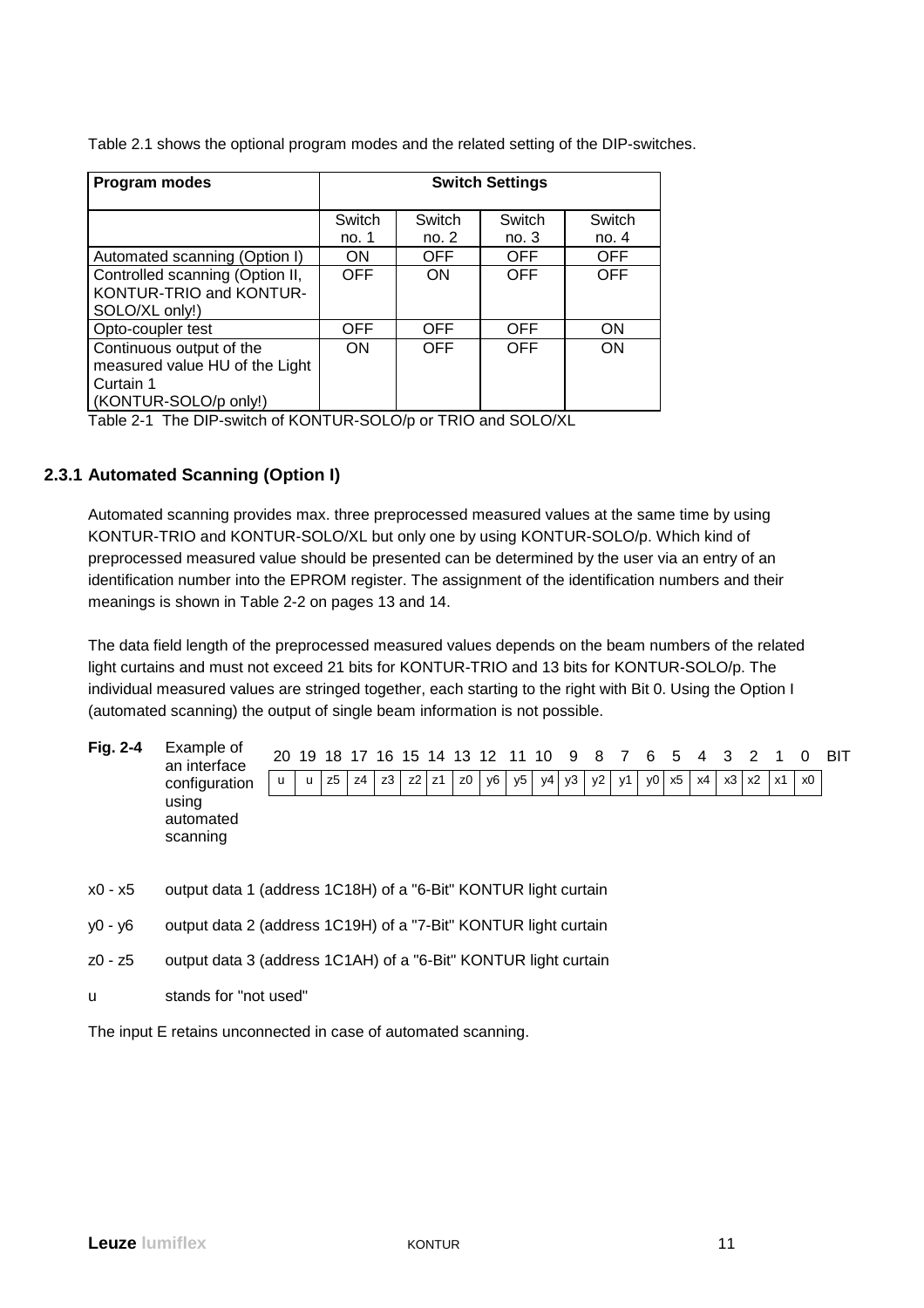## **2.3.2 Controlled Scanning (Option II)**

As described above under paragraph 2.2.1 the light beams of the sensing field are divided into individual segments which are scanned and transmitted one after the other. Simultaneously with the single beam information of the segment the associated identification number is transmitted to assure allocation of segments by the subsequent machine control unit. The identification number of the 1st segment to be transmitted is 20H, all ensuing segments are numbered gradually. Figure 2-5 shows an example of a possible configuration using the controlled output option.

| Fia. 2-5 | Example of a              |  |  |  |  |  |  |  |  |  |                                                                                                                                                                                                                                         |  | 20 19 18 17 16 15 14 13 12 11 10 9 8 7 6 5 4 3 2 1 0 BIT |
|----------|---------------------------|--|--|--|--|--|--|--|--|--|-----------------------------------------------------------------------------------------------------------------------------------------------------------------------------------------------------------------------------------------|--|----------------------------------------------------------|
|          | interface                 |  |  |  |  |  |  |  |  |  | $\vert$ a5 $\vert$ a4 $\vert$ a3 $\vert$ a2 $\vert$ a1 $\vert$ a0 $\vert$ d14 $\vert$ d13 $\vert$ d11 $\vert$ d10 $\vert$ d9 $\vert$ d8 $\vert$ d7 $\vert$ d6 $\vert$ d5 $\vert$ d4 $\vert$ d3 $\vert$ d2 $\vert$ d1 $\vert$ d0 $\vert$ |  |                                                          |
|          | configuration             |  |  |  |  |  |  |  |  |  |                                                                                                                                                                                                                                         |  |                                                          |
|          | using controlled scanning |  |  |  |  |  |  |  |  |  |                                                                                                                                                                                                                                         |  |                                                          |

- d0 d14 Segment data
- a0 a5 Segment identification number

The input E serves as trigger input for segment scan start.

## **2.4 KONTUR Control Units**

The KONTUR control unit contains power supply, sensor controller, signal evaluation and the interface to the subsequent machine control system (see Chapters 1.3 and 1.4). It is available in three different types: KONTUR-TRIO, KONTUR-SOLO/XL and KONTUR-SOLO/p. Which one should be chosen depends mainly on the application to be solved.

The KONTUR-TRIO is preferably used if more than one sensing field has to be scanned simultaneously or in cases of complex contours (with openings e.g. window frames) should be measured (see Chapter 4 incl. Figure 4-1). The KONTUR-TRIO permits the choice of deciding between "automated scanning" and "controlled scanning".

The KONTUR-SOLO/XL is preferably used where only one light curtain is used but complex output data is needed. KONTUR-SOLO/XL output characteristics are the same as the KONTUR-TRIO ones.

The KONTUR-SOLO/p is preferably used for applications where only one sensing field is necessary and the measurement of the object's outline shape is sufficient. KONTUR-SOLO/p is a low cost version but it is restricted to the program mode "automated scanning" (see also Chapter 3 incl. Figure 3-1)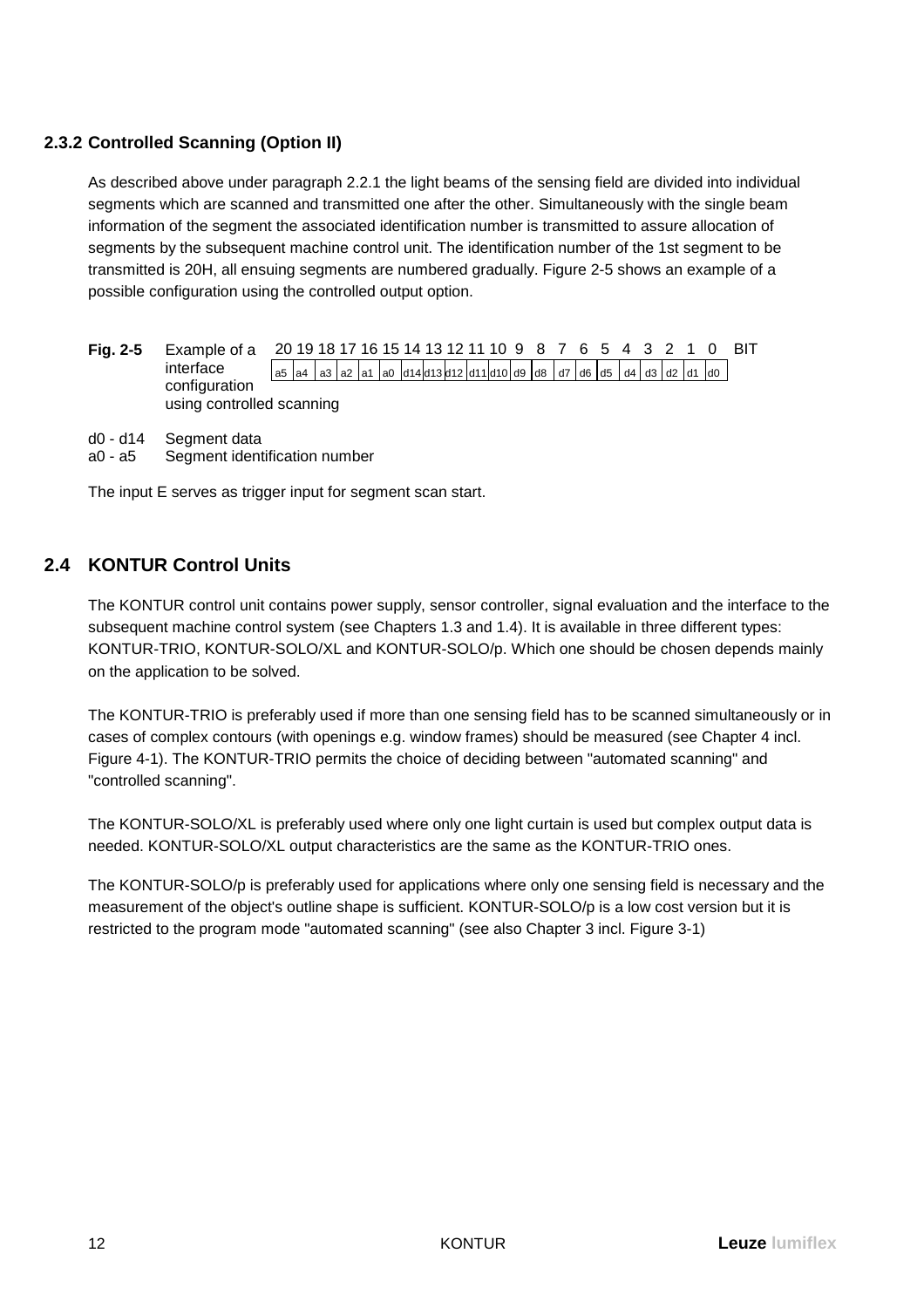### **2.5 Configuration of Measured Value Output**

The software of the KONTUR may be adapted by parametrizing accordingly an EPROM to the specification of the light curtain (e.g. number of beams), to the data field length of a PLC input board and to the request of a specific application.

The KONTUR control unit use 8k x 8 EPROMs type 27C64. These memory chips may be adapted via a common programmer either by the user or by Leuze lumiflex. This kind of software adaption offers the possibility to follow changing measurement tasks easily and quickly.

### **2.5.1 Programmable Parameters and their Meanings**

#### **Beam number:**

The parameter "beam number" is related to the number of beams of the respective optical component. The KONTUR-TRIO offers three terminals to connect up to three KONTUR light curtains KONTUR 1, KONTUR 2 and KONTUR 3. If there are less than three KONTUR light curtains connected, the related beam number of the not connected light curtains must be set to 00. When assigning the light curtains to the terminals, attention must be paid to the different time consumption according to table 2-5. Only KONTUR 1 is able to compute a beam number greater than 256.

#### **Control interval:**

The parameter "control interval" determines the spacing of the control. If only every second or third light beam should be activated, this parameter has to be set according to the following table.

| <b>KONTUR type</b> | Value |
|--------------------|-------|
| KTxxx10            | 01    |
| KTxxx20            | 02    |
| KTxxx40            | 04    |

#### **Tolerance for sensing field status indication:**

The KONTUR receiver comprise a sensing field status display which indicates if the complete sensing field is free or if an object intrudes. This indication is intended to support alignment - it can easily be seen if all light beams are received with sufficient energy. Are one or more light beams constantly interrupted by an intruding object (e.g. mounting device) their number may be programmed as a tolerance. In this case, the sensing field status display changes only if more than the programmed number of light beams are interrupted. However, the output values of the data interface remain unchanged. This "blanking" is only relevant for the sensing field status indication and for the output value "status". The standard parameter for the tolerance is 00.

#### **Offset:**

The parameter "offset" determines the number of light beams which should be skipped at the beginning of a scan. The standard parameter for offset is 00.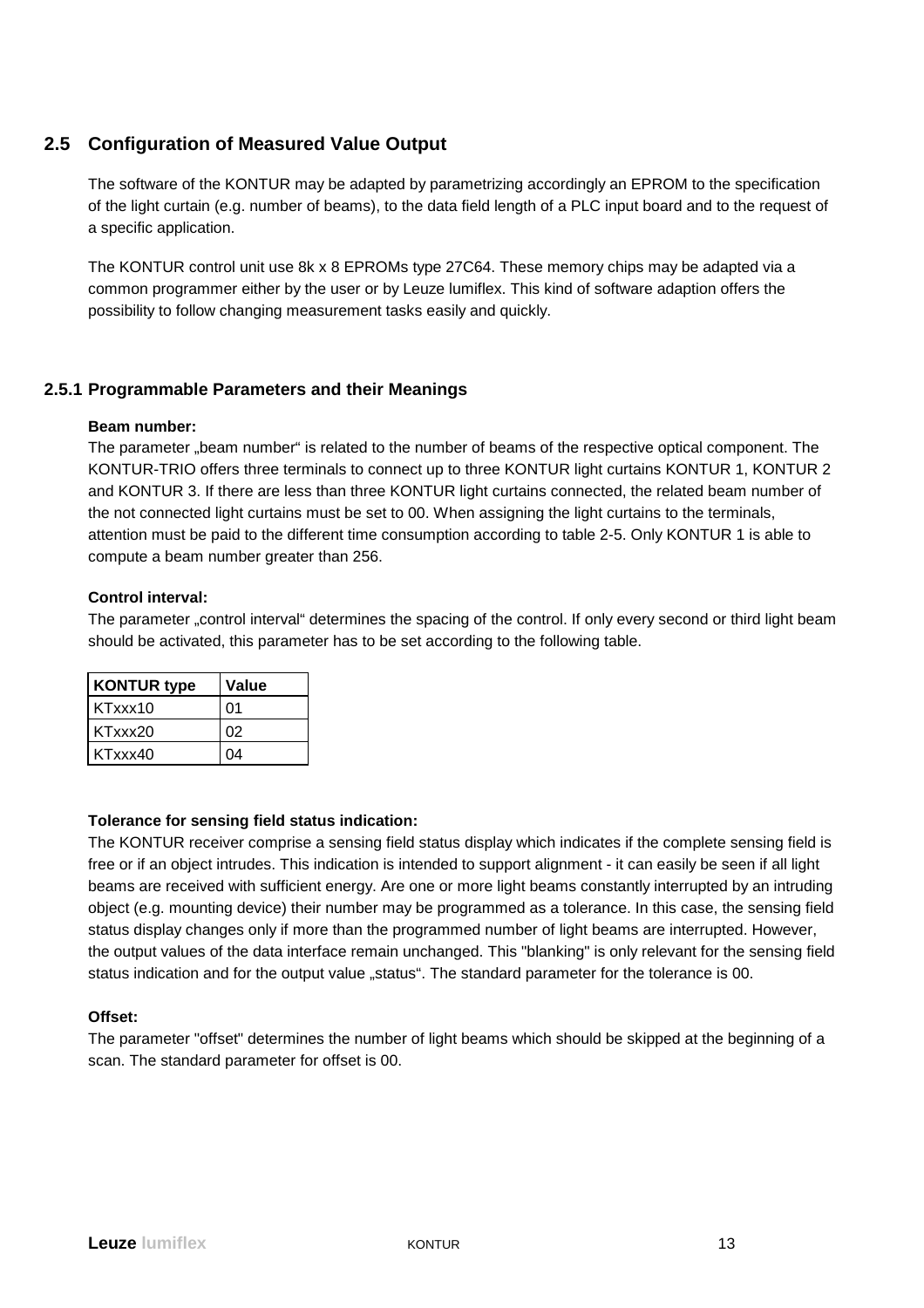### **Identification number of output data:**

All output data (preprocessed measured values or segments of single beam information) are designated with an identification number. These identification numbers have to be put in as parameters in a corresponding sequence to achieve the preferred interface assignment and the configuration of the measured values. (see table 2-4)

### **Group counter:**

This parameter allows a reduction of the data to be transmitted, yet at the expense of image resolution. The minimum resolution of the light curtain is nevertheless maintained. In order to achieve this data reduction, several of the adjacent single beams are grouped together to one Bit (OR operation). As soon as only one beam of the group is interrupted this Bit is set. The group counter is preset to 01 and only applicable for controlled scanning (Option II).

### **Data format:**

If controlled scanning is selected, the data format is adaptable to the number of inputs of the subsequent control system (PLC). Smaller data formats lead to an increased number of segments and, as a result, to a possibly larger data format of the identification number.

### **Output table:**

This part of the parameter field has to be filled with the identification numbers of output data in the sequence, in which they are read out by the subsequent control system (see Table 2-4, address 1C20H - 1C3FH). If the output of single beam information via segments is needed, the identification number of the segment output m u s t be placed at the first line (1C20H) of the output table. The end of the output table has to be marked by entry of 1DH (end of block). This end mark is not subject to be transmitted.

#### **Company code:**

A code specific for each company with a customized program.

### **PLC cycle time:**

Adaption of the data output sequence of the KONTUR control unit to the PLC cycle time. When chosen, the refresh interval of output data is double the PLC cycle time.

#### **Min/max values:**

Value of the lowest or highest interrupted beam held during a certain time (hold time) at the outputs. This function is similar to a peak detection function.

E.g. if after each scan the lowest interrupted beam is lower than the one before the output min value reflects the actual state. But if after each scan the lowest interrupted beam is higher than the one before the output min value will only be refreshed after a certain time (hold time). Vice versa for max values.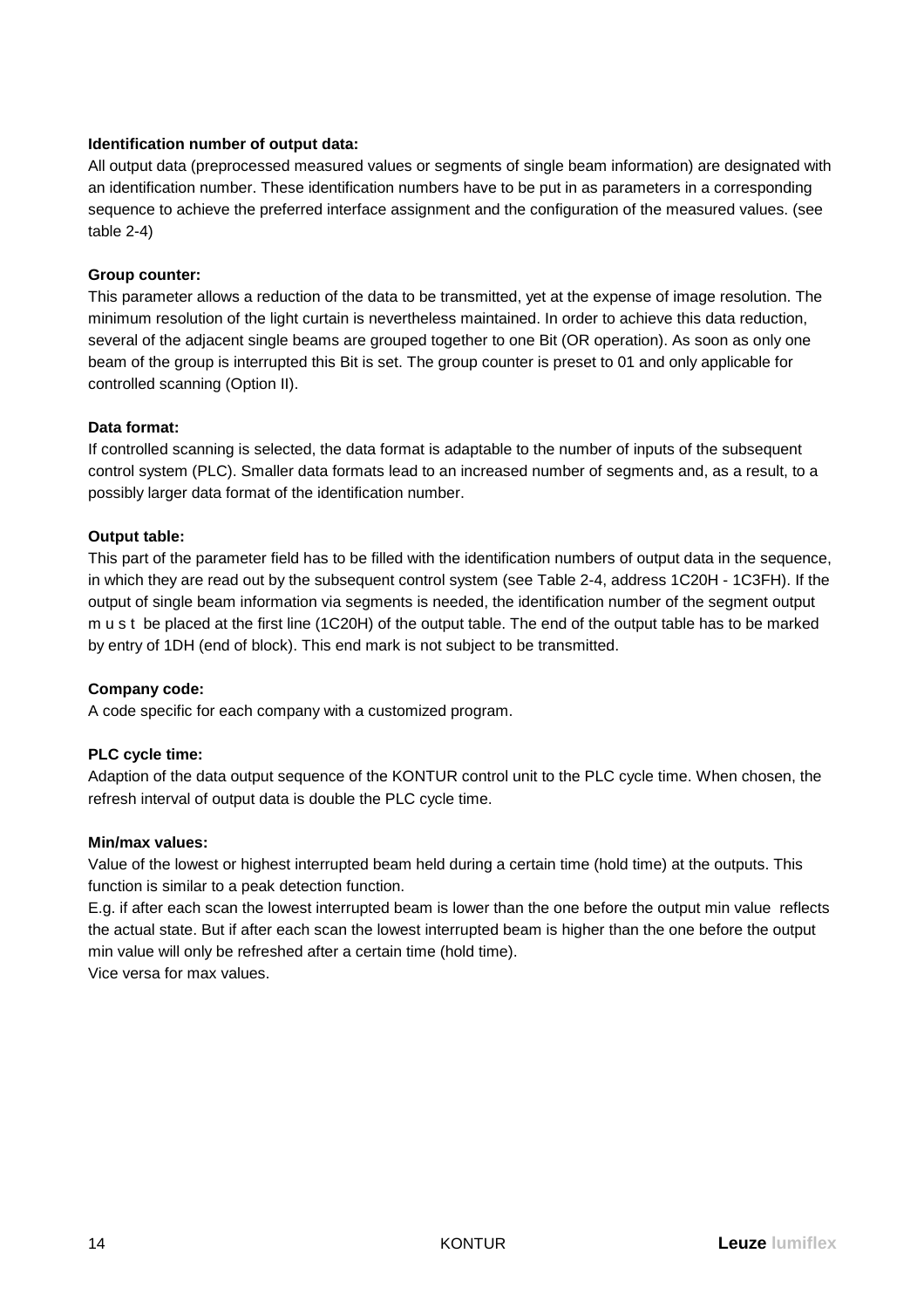### **2.5.2 Table of Beam Numbers in Hexadecimal Notation**

The Table 2-2 lists the beam numbers of the various KONTUR optical units in hexadecimal notation. The according beam numbers must be put into the parameter field (address 1C00H - 1C04H), considering that only one KONTUR light curtain (e.g. KONTUR 1) may exceed 255 beams.

| <b>KONTUR type</b><br>"10 mm" | <b>KONTUR type</b><br>"20 mm" | <b>KONTUR type</b><br>"40 mm" | Beam number<br>(hex.) for Table<br>1C00 - 1C04 | Beam number (dec.)<br>effective |
|-------------------------------|-------------------------------|-------------------------------|------------------------------------------------|---------------------------------|
|                               |                               | K1240                         | 00 0C h                                        | 03                              |
|                               | K1220                         |                               | 00 0C h                                        | 06                              |
|                               |                               | K2440                         | 00 18 h                                        | 06                              |
|                               |                               | K3640                         | 00 24 h                                        | 09                              |
| K1210                         |                               |                               | 00 0C h                                        | 12                              |
|                               | K2420                         |                               | 00 18 h                                        | 12                              |
|                               |                               | K4840                         | 00 30 h                                        | 12                              |
|                               |                               | K6040                         | 00 3C h                                        | 15                              |
|                               | K3620                         |                               | 00 24 h                                        | 18                              |
|                               |                               | K7240                         | 00 48 h                                        | 18                              |
|                               |                               | K8440                         | 00 54 h                                        | 21                              |
| K2410                         |                               |                               | 00 18 h                                        | 24                              |
|                               | K4820                         |                               | 00 30 h                                        | 24                              |
|                               | K6020                         |                               | 00 3C h                                        | 30                              |
|                               |                               | K9640                         | 00 60 h                                        | 24                              |
|                               |                               | K10840                        | 00 6C h                                        | 27                              |
|                               | K7220                         |                               | 00 48 h                                        | 36                              |
|                               |                               | K12040                        | 0078h                                          | 30                              |
|                               |                               | K13240                        | 00 84 h                                        | 33                              |
| K3610                         |                               |                               | 00 24 h                                        | 36                              |
|                               | K8420                         |                               | 00 54 h                                        | 42                              |
|                               |                               | K14440                        | 00 90 h                                        | 36                              |
|                               |                               | K15640                        | 00 9C h                                        | 39                              |
|                               | K9620                         |                               | 00 60 h                                        | 48                              |
|                               |                               | K16840                        | 00 A8 h                                        | 42                              |
|                               |                               | K18040                        | 00 B4 h                                        | 45                              |
| K4810                         |                               |                               | 00 30 h                                        | 48                              |
|                               | K10820                        |                               | 00 6C h                                        | 54                              |
|                               |                               | K19240                        | 00 C0 h                                        | 48                              |
|                               |                               | K20440                        | $00$ CC $h$                                    | 51                              |
|                               | K12020                        |                               | 0078h                                          | 60                              |
|                               |                               | K21640                        | 00 D8 h                                        | 54                              |
|                               |                               | K22840                        | 00 E4 h                                        | $\overline{57}$                 |
| K6010                         |                               |                               | 00 3C h                                        | 60                              |
|                               | K13220                        |                               | 00 84 h                                        | 66                              |
|                               |                               | K24040                        | 00 F0 h                                        | 60                              |
|                               |                               | K25240                        | 00 FC h                                        | 63                              |
|                               | K14420                        |                               | 00 90 h                                        | 72                              |
|                               |                               | K26440                        | 0 108 h                                        | 66                              |
|                               |                               |                               |                                                |                                 |
|                               |                               | K27640                        | 0 114 h                                        | 69                              |

### **Table 2-2** Beam numbers in hexadecimal notation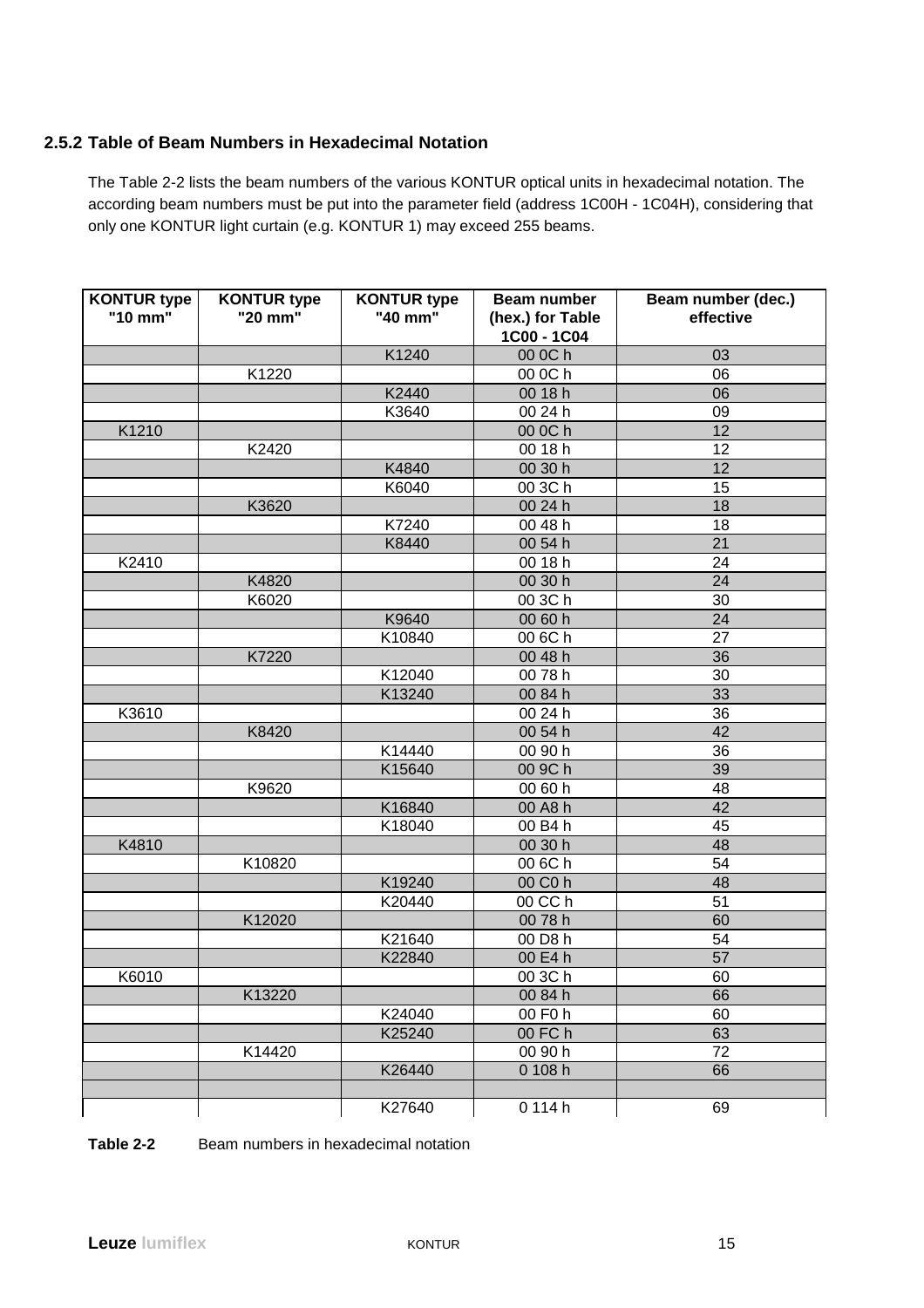| <b>KONTUR type</b> | <b>KONTUR type</b> | <b>KONTUR type</b> | <b>Beam number</b>              | Beam number (dec.) |
|--------------------|--------------------|--------------------|---------------------------------|--------------------|
| "10 mm"            | "20 mm"            | "40 mm"            | (hex.) for Table<br>1C00 - 1C04 | effective          |
| K7210              |                    |                    | 00 48 h                         | 72                 |
|                    | K15620             |                    | 00 9C h                         | 78                 |
|                    |                    | K28840             | 0 120 h                         | 72                 |
|                    |                    | K30040             | 0 12C h                         | 75                 |
|                    | K16820             |                    | 00 A8 h                         | 84                 |
| K8410              |                    |                    | 00 54 h                         | 84                 |
|                    | K19220             |                    | 00 C0 h                         | 96                 |
| K9610              |                    |                    | 00 60 h                         | 96                 |
|                    | K20420             |                    | 00 CC h                         | 102                |
|                    | K21620             |                    | 00 D8 h                         | 108                |
| K10810             |                    |                    | 00 6C h                         | 108                |
|                    | K22820             |                    | 00 E4 h                         | 114                |
|                    | K24020             |                    | 00 F0 h                         | 120                |
| K12010             |                    |                    | 0078h                           | 120                |
|                    | K25220             |                    | 00 FC h                         | 126                |
|                    | K26420             |                    | 0 108 h                         | 132                |
| K13210             |                    |                    | 00 84 h                         | 132                |
|                    | K27620             |                    | 0114h                           | 138                |
|                    | K28820             |                    | 0 120 h                         | 144                |
| K14410             |                    |                    | 00 90 h                         | 144                |
|                    | k30020             |                    | 01 2C h                         | 150                |
| K15610             |                    |                    | 00 9C h                         | 156                |
| K16810             |                    |                    | 00 A8 h                         | 168                |
| K18010             |                    |                    | 00 B4 h                         | 180                |
| K19210             |                    |                    | 00 C0 h                         | 192                |
| K20410             |                    |                    | 00 CC h                         | 204                |
| K21610             |                    |                    | 00 D8 h                         | 216                |
| K22810             |                    |                    | 00 E4 h                         | 228                |
| K24010             |                    |                    | 00 F0 h                         | 240                |
| K25210             |                    |                    | 00 FC h                         | 252                |
| K26410             |                    |                    | 01 08 h                         | 264                |
| K27610             |                    |                    | 01 14 h                         | 276                |
| K28810             |                    |                    | 01 20 h                         | 288                |
| K30010             |                    |                    | 01 2C h                         | 300                |

**Table 2-2** Beam numbers in hexadecimal notation (page 2 of 2)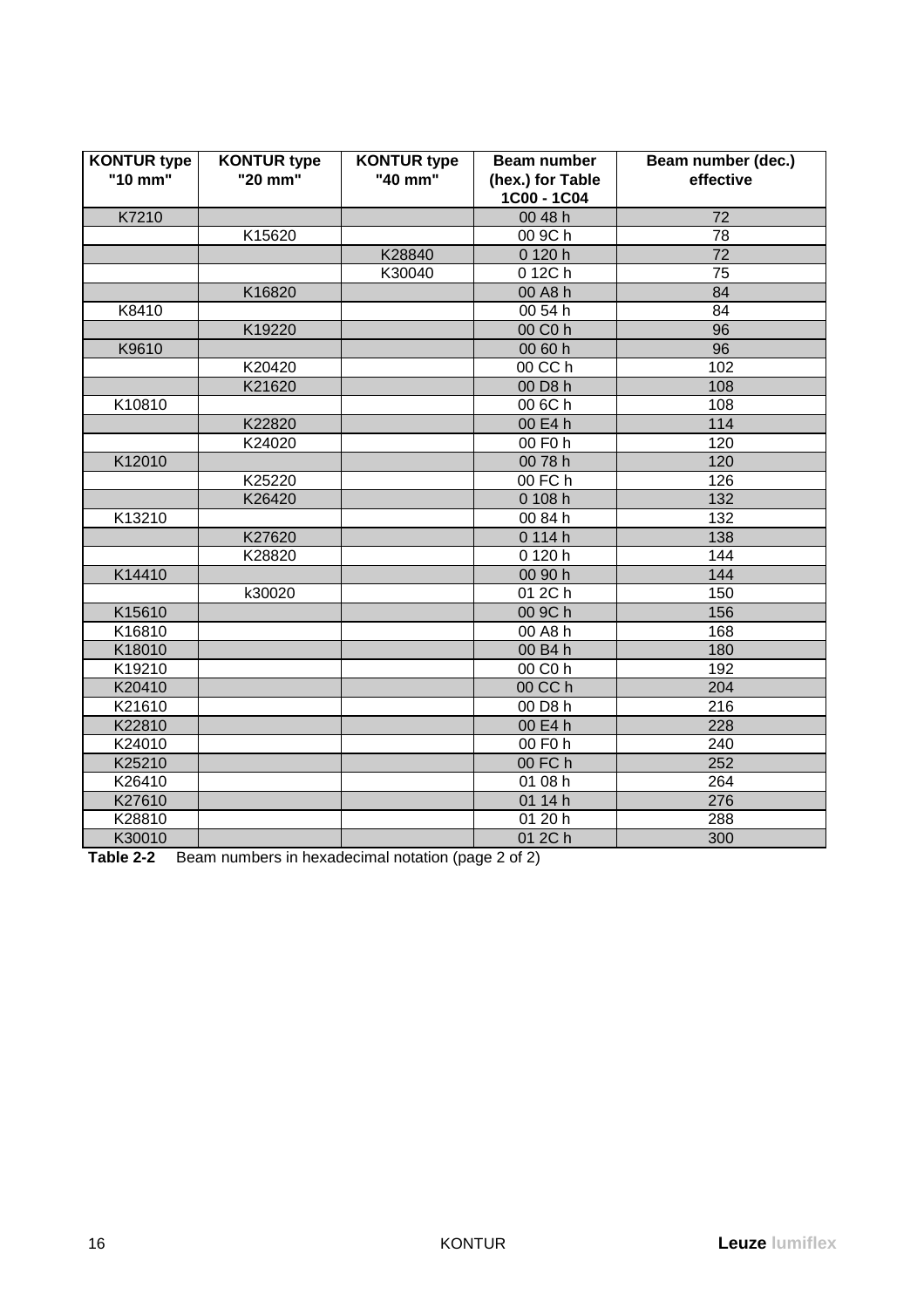### **2.5.3 Identification Number of Output Values**

As mentioned before, all data which should be given out (preprocessed measured values or segments of single beam information) must be designated by an identification number. These identification numbers must be put into the EPROM parameter field in desired sequence. Table 2-3 shows the association between identification numbers and output values.

| Ident.            | Short name         | <b>Remark</b>                                                 |
|-------------------|--------------------|---------------------------------------------------------------|
| no.               |                    |                                                               |
| 00h               | <b>BUSY</b>        |                                                               |
| 01h               | $HU -K1$           | highest interrupted light beam of KONTUR 1                    |
| 02 <sub>h</sub>   | HNU-K1             | highest not interrupted light beam of KONTUR 1                |
| 03h               | <b>TU-K1</b>       | lowest interrupted light beam of KONTUR 1                     |
| 04 h              | TNU-K1             | lowest not interrupted light beam of KONTUR 1                 |
| 05h               | <b>ZU-K1</b>       | number of all interrupted beams of KONTUR 1                   |
| $\overline{06}$ h | ZNU-K1             | number of all not interrupted beams of KONTUR 1               |
| 07h               | $n - K1$           | beam number of KONTUR 1                                       |
|                   |                    | (according to 1C00h, 1C01h)                                   |
| 08 h              | <b>Status</b>      | (see above mentionned description) data format 8 Bit constant |
| 09h               |                    |                                                               |
| 0Ah               | $HU -K2$           | highest interrupted light beam of KONTUR 2                    |
| 0Bh               | HNU-K2             | highest not interrupted light beam of KONTUR 2                |
| OC <sub>h</sub>   | $TU - K2$          | lowest interrupted light beam of KONTUR 2                     |
| 0Dh               | TNU-K <sub>2</sub> | lowest not interrupted light beam of KONTUR 2                 |
| 0E h              | $ZU - K2$          | number of all interrupted beams of KONTUR 2                   |
| 0F h              | ZNU-K2             | number of all not interrupted beams of KONTUR 2               |
| 10 <sub>h</sub>   | $n - K2$           | beam number of KONTUR 2 (according to 1C02h)                  |
| 11h               |                    |                                                               |
| 12 <sub>h</sub>   |                    |                                                               |
| 13h               | HU-K3              | highest interrupted light beam of KONTUR 3                    |
| 14h               | HNU-K3             | highest not interrupted light beam of KONTUR 3                |
| 15h               | $TU-K3$            | lowest interrupted light beam of KONTUR 3                     |
| 16h               | TNU-K3             | lowest not interrupted light beam of KONTUR 3                 |
| 17h               | $ZU - K3$          | number of all interrupted beams of KONTUR 3                   |
| 18h               | ZNU-K3             | number of all not interrupted beams of KONTUR 3               |
| 19h               | $n - K3$           | beam number of KONTUR 3 (according to 1C04h)                  |
| 1A <sub>h</sub>   |                    |                                                               |
| 1Bh               |                    |                                                               |
| 1Ch               | Prog.-Vers.        | (codified) data format 8 Bit constant                         |
| 1D <sub>h</sub>   | <b>Block end</b>   | must be written into output table                             |
| 1E <sub>h</sub>   | Parameter          | Option II only                                                |
|                   | failure            |                                                               |
| 1F <sub>h</sub>   | System failure     | Option II only                                                |
| 20 <sub>h</sub>   | Segment 1          | single beam information of KONTUR 1                           |
| 21h               | Segment 2          | .                                                             |
| 22h               | Segment 3          | .                                                             |
| 23 h              | segment 4          | .                                                             |
| 24 h              | Segment 5          | .                                                             |
| $\ldots$          | Segment            | .                                                             |

**Table 2-3** Identification number of output values in hexadecimal notation (page 2 of 2)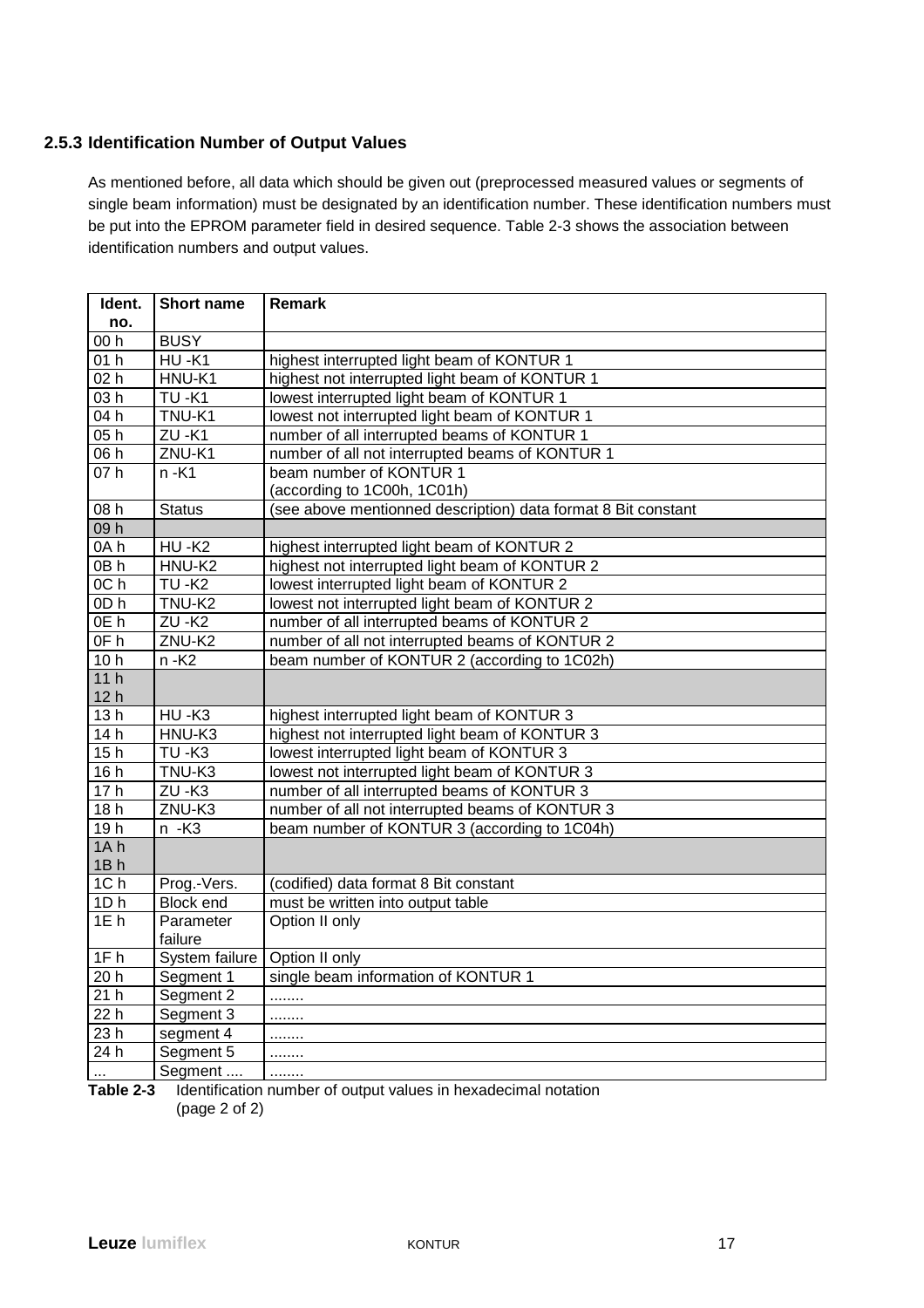### **2.5.4 The Programmable Part of the Program Register**

Table 2-4 shows the programmable part of the KONTUR control unit's EPROM. At the corresponding addresses starting at 1C00h through 1C4Fh, the requested identification numbers are put in using hexadecimal notation.

**Table 2-4** Program table for KONTUR-SOLO/p

| SOLO/p |                              | Order No.: ##  |                   |          |      |             |  |  |  |
|--------|------------------------------|----------------|-------------------|----------|------|-------------|--|--|--|
|        | Customer: ##                 | Serial No.: ## |                   |          |      |             |  |  |  |
|        | Program: SOLO V1.10          |                | Adressel          | Standard | Data | Comment     |  |  |  |
| Option | Shift register               | LBYTE          | 1C00h             | 00h      | ###  | Typ: K##### |  |  |  |
|        | (according to table)         | <b>HBYTE</b>   | 1C01h             | 00h      | ###  |             |  |  |  |
|        | Control interval             |                | 1C06h             | 01h      | ###  |             |  |  |  |
|        | Tolerance of sensing         |                | 1C09h             | 00h      |      |             |  |  |  |
|        | field indication             |                |                   |          |      |             |  |  |  |
|        | Offset (unused SR-FFs        |                | 1C0Ch             | 00h      |      |             |  |  |  |
|        | at the beginning)            |                |                   |          |      |             |  |  |  |
|        | <b>Blanks (unused SR-FFs</b> |                | 1C <sub>OFh</sub> | 00h      |      |             |  |  |  |
|        | at the end)                  |                |                   |          |      |             |  |  |  |
|        | Minimum size ot gap          |                | 1C16h             | 00h      |      |             |  |  |  |
|        |                              |                |                   |          |      |             |  |  |  |
|        | Output code parameter        |                | 1C17h             | 00h      |      |             |  |  |  |
|        | $0 = binary, 1 = graycode$   |                |                   |          |      |             |  |  |  |
|        |                              |                |                   |          |      |             |  |  |  |
|        | Ident no. of output values   |                | 1C18h             | 03h      | ##   | TU          |  |  |  |
|        | (according to table)         |                |                   |          |      |             |  |  |  |
|        | PLC cycle time [ms]          |                | 1C1Ch             | 00h      | ##   | fast        |  |  |  |

#### **Interface pin assignment**

|                         | Pin | <b>Description</b>                     |
|-------------------------|-----|----------------------------------------|
| $Bit - 0$               | 1   | Output value                           |
| Bit -<br>1              | 2   | Output value                           |
| Bit - 2                 | 3   | Output value                           |
| -3<br>Bit -             | 4   | Output value                           |
| Bit -<br>$\overline{4}$ | 5   | Output value                           |
| 5<br>Bit -              | 6   | Output value                           |
| Bit - 6                 | 7   | Output value                           |
| $\overline{7}$<br>Bit - | 8   | Output value                           |
| Bit - 8                 | 9   | Output value                           |
| 9<br>Bit -              | 10  | Status (alle received)                 |
| Bit - 10                | 11  | Status (alle interrupted)              |
| Bit - 11                | 12  | Trigger output, change after each scan |
| Bit - 12                | 13  | 0, if gap detected                     |
| reserved                | 14  |                                        |
| Gnd                     | 15  | power supply (ground)                  |
| $+24Vdc$                | 16  | power supply (ground)                  |

#### **Output values**

| Ident no.       | Abbreviation      | <b>Description</b>                  |
|-----------------|-------------------|-------------------------------------|
| 01 <sub>h</sub> | HU                | highest interrupted beam            |
| 02h             | <b>HNU</b>        | highest non interrupted beam        |
| 03h             | TU                | lowest interrupted beam             |
| 04h             | TNU               | lowest non interrupted beam         |
| 05h             | ΖU                | number of all interrupted beams     |
| 06h             | ZNU               | number of all non interrupted beams |
| 09h             | HU - TU + 1-LSZ I |                                     |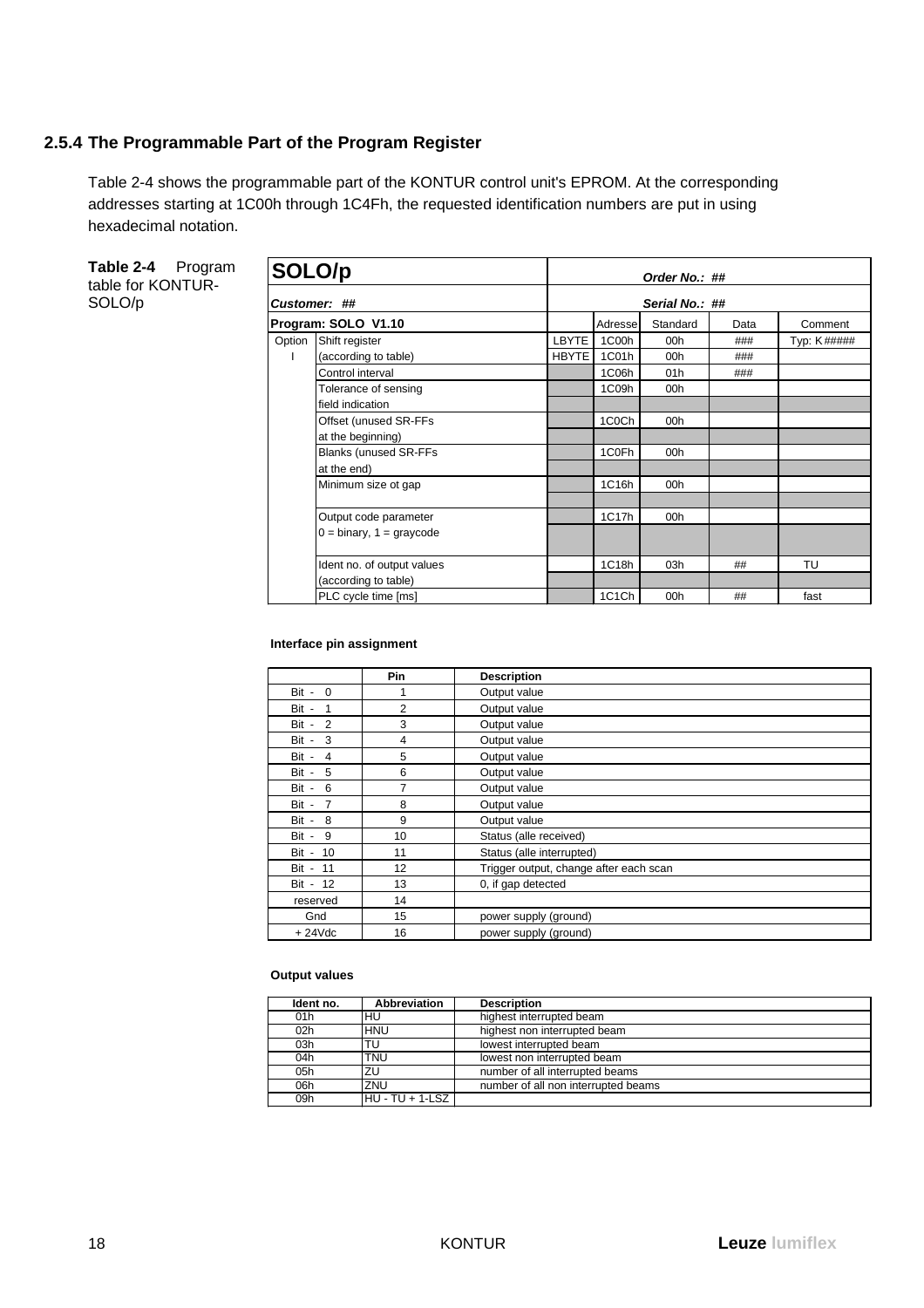#### **Table 2-5** Program table for KONTUR-SOLO/XL

|              | <b>SOLO XL</b>              |                     | Order number ## |                  |                    |      |              |  |  |  |
|--------------|-----------------------------|---------------------|-----------------|------------------|--------------------|------|--------------|--|--|--|
|              | Customer: ##                |                     |                 | Serial number ## |                    |      |              |  |  |  |
|              | Program: SOLO XL V1.45      |                     |                 | Adress           | Standard           | Data | Comment      |  |  |  |
| Option       | Shift register              | KONTUR <sub>1</sub> | LBYTE           | 1C00h            | 00h                | ###  | Type: K##### |  |  |  |
| $1 + 11$     | (according to table)        |                     | HBYTE           | 1C01h            | 00h                | ###  |              |  |  |  |
|              |                             | KONTUR <sub>2</sub> |                 | 1C02h            |                    |      |              |  |  |  |
|              |                             |                     |                 | 1C03h            |                    |      |              |  |  |  |
|              |                             | KONTUR <sub>3</sub> |                 | 1C04h            |                    |      |              |  |  |  |
|              |                             |                     |                 | 1C05h            |                    |      |              |  |  |  |
|              | Control interval            | KONTUR <sub>1</sub> |                 | 1C06h            | 01h                |      |              |  |  |  |
|              |                             | KONTUR <sub>2</sub> |                 | 1C07h            |                    |      |              |  |  |  |
|              |                             | KONTUR <sub>3</sub> |                 | 1C08h            |                    |      |              |  |  |  |
|              | Tolerance of sensing        | KONTUR <sub>1</sub> |                 | 1C09h            | 00h                |      |              |  |  |  |
|              | field indication            | KONTUR <sub>2</sub> |                 | 1C0Ah            |                    |      |              |  |  |  |
|              |                             | KONTUR 3            |                 | 1C0Bh            |                    |      |              |  |  |  |
|              | Offset (unused SR-FFs       | KONTUR <sub>1</sub> |                 | 1C0Ch            | 00h                |      |              |  |  |  |
|              | at the beginning)           | KONTUR <sub>2</sub> |                 | 1C0Dh            |                    |      |              |  |  |  |
|              |                             | KONTUR3             |                 | 1C0Eh            |                    |      |              |  |  |  |
|              |                             |                     |                 | .                |                    |      |              |  |  |  |
|              |                             |                     |                 |                  |                    |      |              |  |  |  |
|              |                             |                     |                 |                  |                    |      |              |  |  |  |
| Option       | Ident no. of output         | Output value 1      |                 | 1C18h            | 03h                |      | TU-K1        |  |  |  |
| T            | values (according to        | Output value 2      |                 | 1C19h            | 01h                |      | HU-K1        |  |  |  |
|              | table)                      | Output value 3      |                 | 1C1Ah            | 08h                |      | status       |  |  |  |
|              | Company code                |                     |                 | 1C1Bh            | 00h                |      | standard     |  |  |  |
|              | PLC cycle time [ms]         |                     |                 | 1C1Ch            | 00h                |      | fast         |  |  |  |
|              |                             |                     |                 | 1C1Dh            |                    |      |              |  |  |  |
|              | Hold time for min/max value |                     |                 |                  | 1C41h 32h (500ms)  |      |              |  |  |  |
|              | min, max, normal (1,2,FF)   | for output value 1  |                 | 1C42h            | FFh (normal)       |      |              |  |  |  |
|              | min, max, normal (1,2,FF)   | for output value 2  |                 | 1C43h            | FFh (normal)       |      |              |  |  |  |
|              | min, max, normal (1,2,FF)   | for output value 3  |                 | 1C44h            | FFh (normal)       |      |              |  |  |  |
| Option       | Group counter               | KONTUR <sub>1</sub> |                 |                  | 1C1Eh 01h [1255]   |      |              |  |  |  |
| $\mathbf{I}$ | Data format                 | (8 - 21) Bit        |                 |                  | 1C1Fh OFh (15 Bit) |      |              |  |  |  |
|              | Start of output table       |                     |                 |                  | 1C20h 20h Segment  |      |              |  |  |  |
|              |                             |                     |                 | 1C21h            | 1Dh standard       |      |              |  |  |  |
|              |                             |                     |                 | 1C22h            |                    |      |              |  |  |  |
|              |                             |                     |                 | 1C23h            |                    |      |              |  |  |  |
|              |                             |                     |                 | 1C24h            |                    |      |              |  |  |  |
|              |                             |                     |                 | 1C25h            |                    |      |              |  |  |  |
|              |                             |                     |                 | .                |                    |      |              |  |  |  |
|              |                             |                     |                 |                  |                    |      |              |  |  |  |
|              |                             |                     |                 | .                |                    |      |              |  |  |  |
|              |                             |                     |                 | 1C3Fh            |                    |      |              |  |  |  |

**Interface pin assignment in the mode of automated scanning**

| Pin    | $\sim$<br>- | $\sim$<br>ັ | 4 | -<br>∽<br>J | a<br>ບ | 8 | $\Omega$ | 10 <sup>1</sup> | 11 I | 12 <sup>1</sup> | 13 | 14 <sub>1</sub> | 15 | 16 | 17 <sup>1</sup> | 18 | 19 | 20 | 21<br>∠ । | 22 | 23 <sup>1</sup> | 24 |
|--------|-------------|-------------|---|-------------|--------|---|----------|-----------------|------|-----------------|----|-----------------|----|----|-----------------|----|----|----|-----------|----|-----------------|----|
| Bit    |             |             |   |             |        |   |          |                 |      |                 |    |                 |    |    |                 |    |    |    |           | -  | $Gnd + 24$      |    |
| Output |             |             |   |             |        |   |          |                 |      |                 |    |                 |    |    |                 |    |    |    |           |    |                 |    |
| Value  |             |             |   |             |        |   |          |                 |      |                 |    |                 |    |    |                 |    |    |    |           |    |                 |    |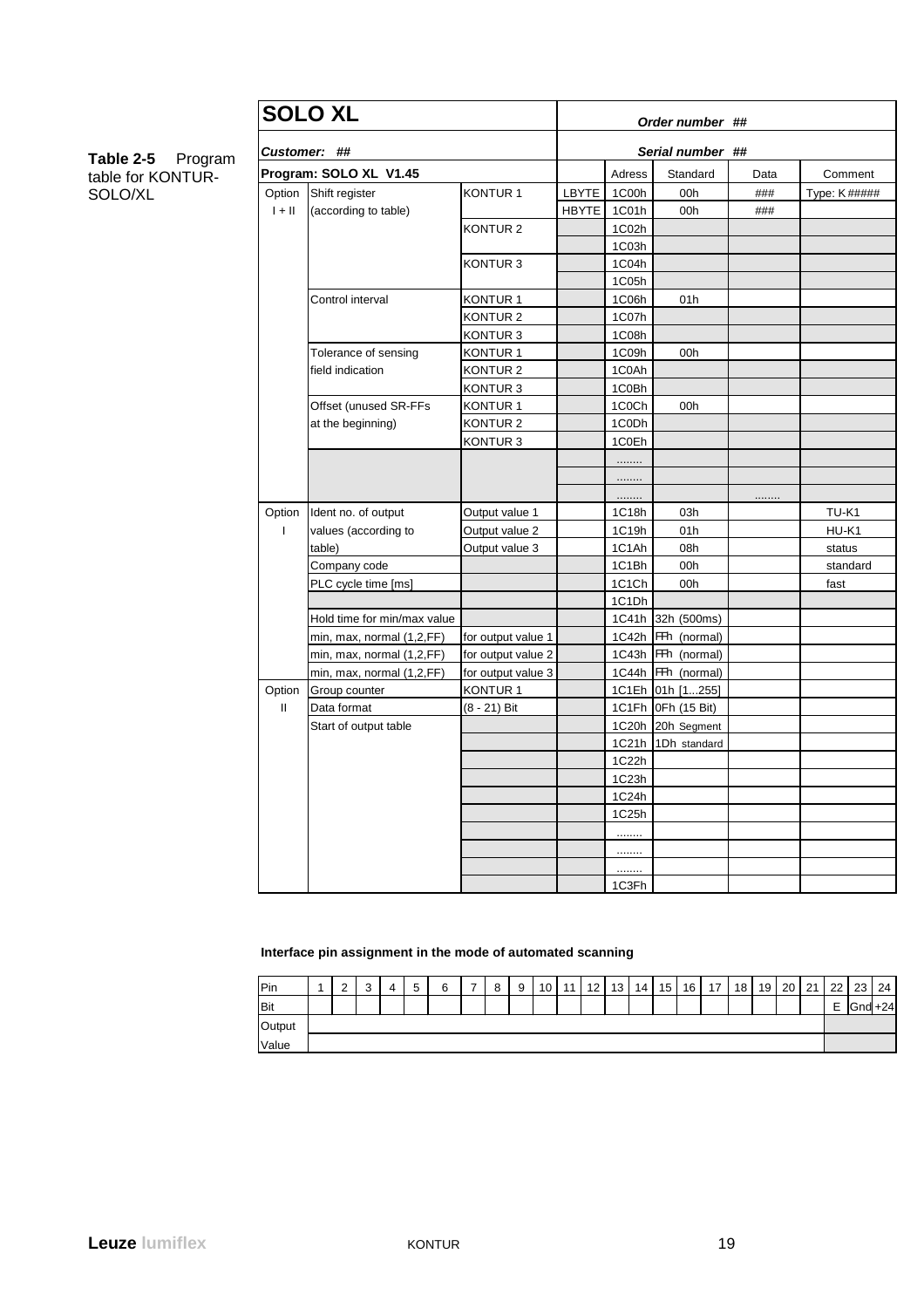| <b>TRIO</b>  |                             |                     | Order number ## |                     |                      |      |                   |  |  |  |
|--------------|-----------------------------|---------------------|-----------------|---------------------|----------------------|------|-------------------|--|--|--|
|              | <b>Customer: ##</b>         |                     |                 |                     | Serial number ##     |      |                   |  |  |  |
|              | Program: TRIO V1.45         |                     |                 | Address             | Standard             | Data | Comment           |  |  |  |
| Option       | Shift register              | <b>KONTUR1</b>      | LBYTE           | 1C00h               | 00h                  | ###  | Type: K#####      |  |  |  |
| $1 + 11$     | (according to table)        |                     |                 | HBYTE 1C01h         | 00h                  | ###  |                   |  |  |  |
|              |                             | KONTUR <sub>2</sub> |                 | LBYTE 1C02h         | 00h                  | ###  | Type: K#####      |  |  |  |
|              |                             |                     |                 | 1C03h               |                      |      |                   |  |  |  |
|              |                             | KONTUR <sub>3</sub> | LBYTE           | 1C04h               | 00h                  | ###  | Type: K#####      |  |  |  |
|              |                             |                     |                 | $\overline{1}$ C05h |                      |      |                   |  |  |  |
|              | Control interval            | KONTUR <sub>1</sub> |                 | 1C06h               | 01h                  |      |                   |  |  |  |
|              |                             | KONTUR <sub>2</sub> |                 | 1C07h               | 01h                  |      |                   |  |  |  |
|              |                             | KONTUR <sub>3</sub> |                 | 1C08h               | 01h                  |      |                   |  |  |  |
|              | Tolerance of sensing        | KONTUR 1            |                 | 1C09h               | 00h                  |      |                   |  |  |  |
|              | field indication            | <b>KONTUR2</b>      |                 | 1C0Ah               | 00h                  |      |                   |  |  |  |
|              |                             | KONTUR <sub>3</sub> |                 | 1C0Bh               | 00h                  |      |                   |  |  |  |
|              | Offset (unused SR-FFs       | KONTUR <sub>1</sub> |                 | 1C0Ch               | 00h                  |      |                   |  |  |  |
|              | at the beginning)           | <b>KONTUR2</b>      |                 | 1C0Dh               | 00h                  |      |                   |  |  |  |
|              |                             | KONTUR <sub>3</sub> |                 | 1C0Eh               | 00h                  |      |                   |  |  |  |
|              |                             |                     |                 | .                   |                      |      |                   |  |  |  |
|              |                             |                     |                 | .                   |                      |      |                   |  |  |  |
|              |                             |                     |                 | .                   |                      | .    |                   |  |  |  |
| Option       | Ident no. of output         | Output value 1      |                 | 1C18h               | 03h                  |      | TU-K1             |  |  |  |
| $\mathbf{I}$ | values (according to        | Output value 2      |                 | 1C19h               | 0ch                  |      | TU-K <sub>2</sub> |  |  |  |
|              | table)                      | Output value 3      |                 | 1C1Ah               | 15h                  |      | TU-K3             |  |  |  |
|              | Company code                |                     |                 | 1C1Bh               | 00h                  |      | standard          |  |  |  |
|              | PLC cycle time [ms]         |                     |                 | 1C1Ch               | 00h                  |      | fast              |  |  |  |
|              |                             |                     |                 | 1C1Dh               |                      |      |                   |  |  |  |
|              | Hold time for min/max value |                     |                 |                     | 1C41h 32h (500ms)    |      |                   |  |  |  |
|              | min, max, normal (1,2,FF)   | for output value 1  |                 |                     | 1C42h FFh (normal)   |      |                   |  |  |  |
|              | min, max, normal (1,2,FF)   | for output value 2  |                 |                     | 1C43h   FFh (normal) |      |                   |  |  |  |
|              | min, max, normal (1,2,FF)   | for output value 3  |                 |                     | 1C44h FFh (normal)   |      |                   |  |  |  |
| Option       | Group counter               | KONTUR <sub>1</sub> |                 |                     | 1C1Eh 01h [1255]     |      |                   |  |  |  |
| Ш            | Data format                 | (8 - 21) Bit        |                 |                     | 1C1Fh OFh (15 Bit)   |      |                   |  |  |  |
|              | Start of output table       |                     |                 |                     | 1C20h 20h Segment    |      |                   |  |  |  |
|              |                             |                     |                 |                     | 1C21h OCh TU - K2    |      |                   |  |  |  |
|              |                             |                     |                 |                     | 1C22h 15h TU - K3    |      |                   |  |  |  |
|              |                             |                     |                 |                     | 1C23h 1Dh standard   |      |                   |  |  |  |
|              |                             |                     |                 | 1C24h               |                      |      |                   |  |  |  |
|              |                             |                     |                 | 1C25h               |                      |      |                   |  |  |  |
|              |                             |                     |                 | .                   |                      |      |                   |  |  |  |
|              |                             |                     |                 | .                   |                      |      |                   |  |  |  |
|              |                             |                     |                 | .                   |                      |      |                   |  |  |  |
|              |                             |                     |                 | 1C3Fh               |                      |      |                   |  |  |  |

**Interface pin assignment in the mode of automated scanning**

| Pin          | $\sim$<br>∸ | $\sim$<br>v | -<br> | 6 | - | 8 | Q<br>v | 10 <sup>1</sup> | 11 | 12<br>' 4 | 13 <sub>1</sub> | 14 | 15 <sub>1</sub> | 16 <sup>1</sup> | 17 | 18 | 19 | 20I<br>∠∪ | 21<br>∠ | າາ          | 23         | 24 |
|--------------|-------------|-------------|-------|---|---|---|--------|-----------------|----|-----------|-----------------|----|-----------------|-----------------|----|----|----|-----------|---------|-------------|------------|----|
| <b>I</b> Bit |             |             |       |   |   |   |        |                 |    |           |                 |    |                 |                 |    |    |    |           |         | -<br>-<br>- | $Gnd + 24$ |    |
| Output       |             |             |       |   |   |   |        |                 |    |           |                 |    |                 |                 |    |    |    |           |         |             |            |    |
| Value        |             |             |       |   |   |   |        |                 |    |           |                 |    |                 |                 |    |    |    |           |         |             |            |    |

| Table 2-6 | Program table for KONTUR-TRIO |
|-----------|-------------------------------|
|-----------|-------------------------------|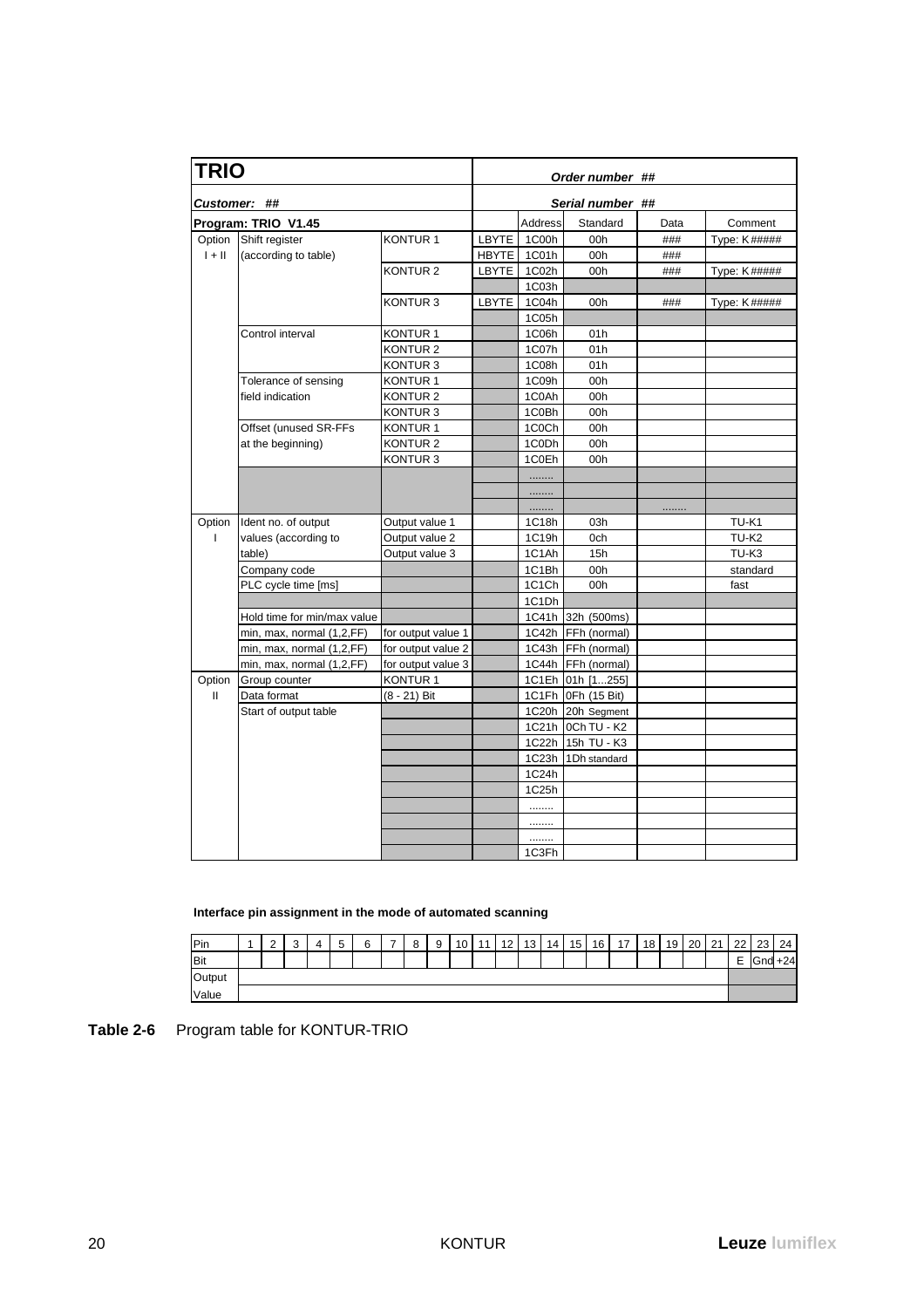## **2.6 Time Needed for a Complete Measuring Cycle**

If more than one KONTUR light curtain is connected to a KONTUR-TRIO control unit, the sensing fields of the individual light curtains are not scanned one after the other, but on the contrary, almost simultaneously. Starting with all first beams, each of them shifted marginally in time, all second and all third beams (and so on) are scanned. This leads to the advantage, that in case of 3 light curtains, the time needed is considerably shorter compared to a sequential mode. In addition, the time needed per infrared beam depends on the slot used (1, 2 or 3) for the individual light curtains. There are seven possible combinations. Table 2-5 shows the combinations and the related time consumption per light beam for KONTUR-TRIO. The connection of a light curtain at a certain slot is marked by an "x". Using KONTUR-SOLO/p the time needed per infrared beam is independent of the number of beams. Its about 100 µs per beam.

| <b>Slot</b>   | (Parameters must be put in accordingly) |                     |                     | <b>Time consumption</b><br>per beam (T <sub>scan</sub> ) |                        |  |  |  |  |
|---------------|-----------------------------------------|---------------------|---------------------|----------------------------------------------------------|------------------------|--|--|--|--|
| <b>KONTUR</b> |                                         | KONTUR 2   KONTUR 3 | <b>Combinations</b> | automated<br>scanning                                    | controlled<br>scanning |  |  |  |  |
|               |                                         |                     |                     | $t1 - 100 \,\mu s$                                       | $110 \mu s$            |  |  |  |  |
|               |                                         |                     | າ                   | $t2 - 100 \,\mu s$                                       | $110 \mu s$            |  |  |  |  |
|               |                                         |                     | 3                   | $t3 - 130 \,\mu s$                                       | $140 \mu s$            |  |  |  |  |
|               |                                         |                     |                     | $t4 - 130 \,\mu s$                                       | $190 \mu s$            |  |  |  |  |
|               |                                         |                     | 5                   | $t5 - 170 \,\mu s$                                       | $230 \mu s$            |  |  |  |  |
|               |                                         |                     | 6                   | $t6 - 170 \,\mu s$                                       | $230 \mu s$            |  |  |  |  |
|               |                                         |                     |                     | $t7 - 210 \,\mu s$                                       | $270 \mu s$            |  |  |  |  |

**Table 2-7** Time needed per infrared beam at different combinations

Usually the connected KONTUR light curtains are different in length respectively they have different beam numbers. This leads to a different time consumption within different areas of the sensing field. Figure 2-6 shows the time consumption of different KONTUR combinations.



**Fig. 2-6** Time consumption of different KONTUR combinations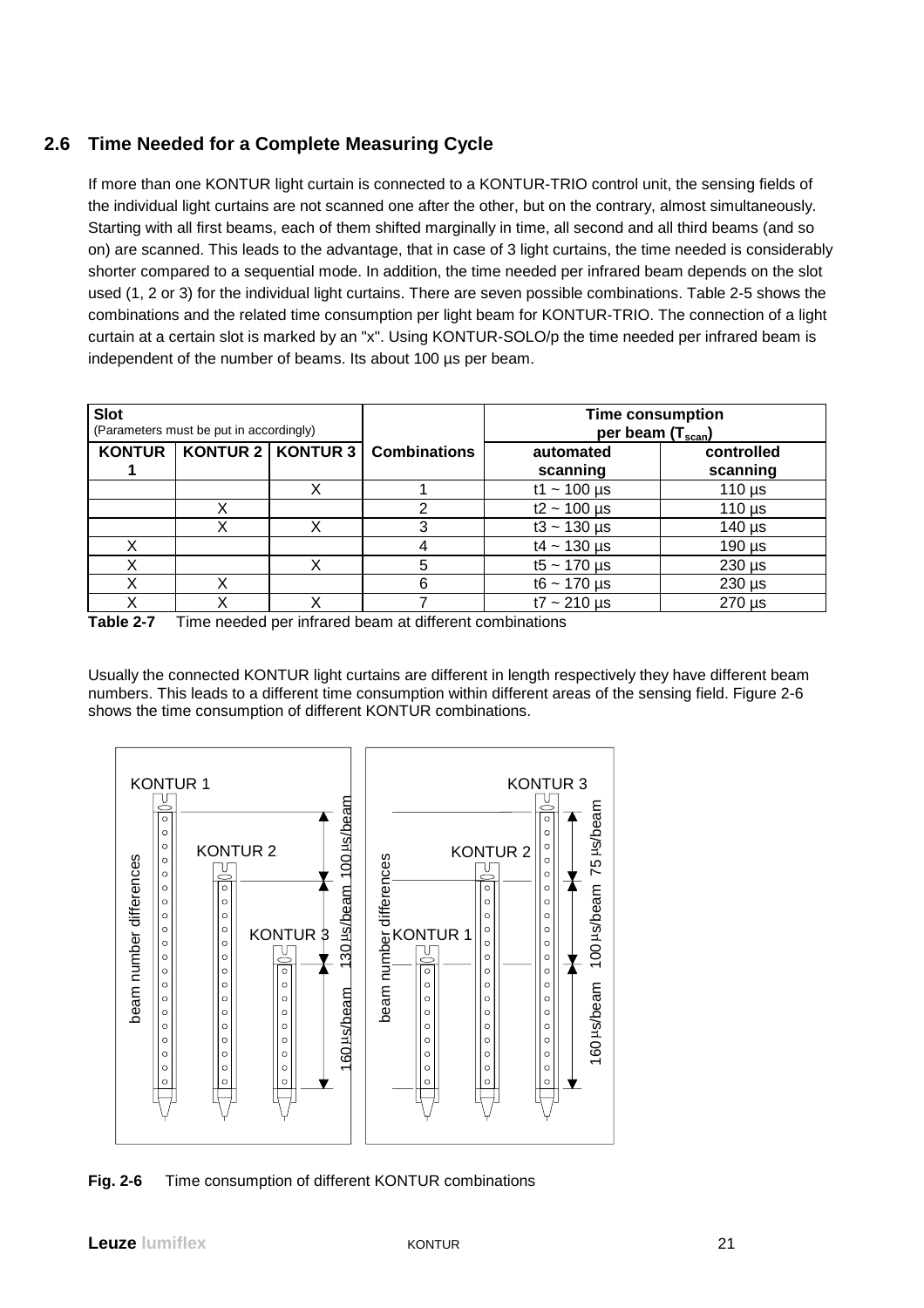### **2.6.1 Time Needed for Automated Scanning**

Using automated scanning (Option 1) the duration of a complete scan cycle (T cycle) is an addition of the actual measuring field scanning time (T scan), the evaluation time (t calc) and the output time (T out).

#### $T_{cycle} = T_{scan} + T_{calc} + T_{out}$

T **cycle** would be calculated for the example in Table 2-7, left side:

 $T_{\text{scan}} =$  (d1 \* 100 + d2 \* 130 + d3 \* 160) µs  $T_{calc}$  = n max  $*$  15  $\mu$ s  $T_{\text{out}}$  = 800 µs

 $n$  max = beam number of the longest light curtain

### **2.6.2 Time Needed for Controlled Scanning**

Using controlled scanning (Option II) the time needed for scanning of one segment depends on the data format (1C1Fh), the format of the group counter (1C1Eh) (to say number of beams per segment) and further more of the selected KONTUR combination and the related time consumption per beam.

 $T_{\text{segment}} = n_{\text{segment}} \times T_{\text{scan}}$ 

n segment: number of beams per segment



Every trigger signal on input E provided by the PLC starts the next

**Fig. 2-7** Example for controlled scanning (output of the single beam information with 4 segments, 8 bit each)

**B**

scan.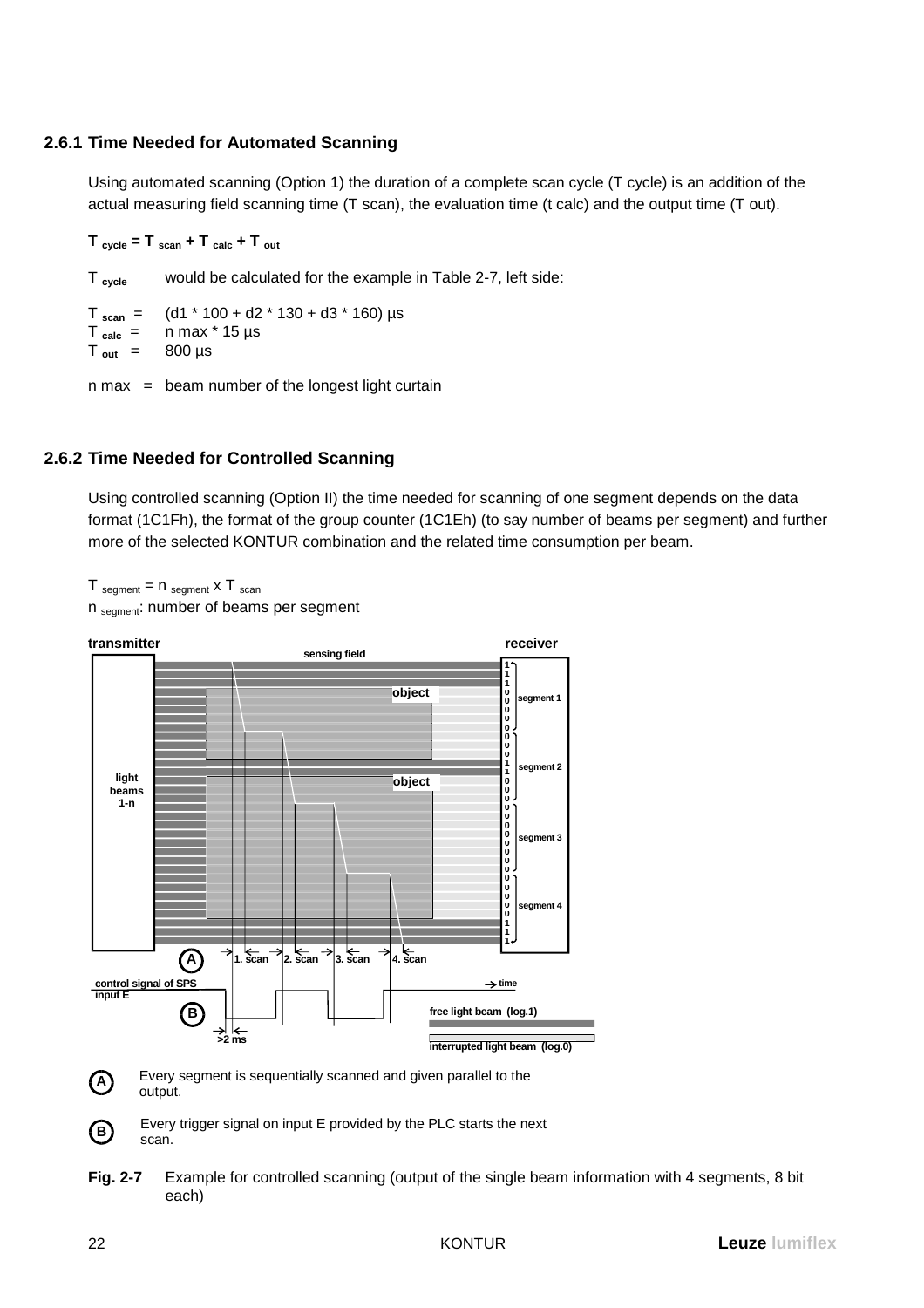## **3 Application Examples for Automated Scanning**

## **3.1 Principle Criterions of Use**

After switching the supply voltage, the scanning of the measuring field starts automatically. At the time all light beams of the connected KONTUR light curtains are scanned once, the evaluated measured value is available at the data interface of the KONTUR control unit. This measured value is held until the next measured value is evaluated. As described earlier, during this mode of scanning only preprocessed data is given out. Single beam information is not available in this mode (compare with Figure 2-1). For this reason the suited applications using automated scanning are mainly the evaluation of external object shapes. Holes within those objects cannot be detected.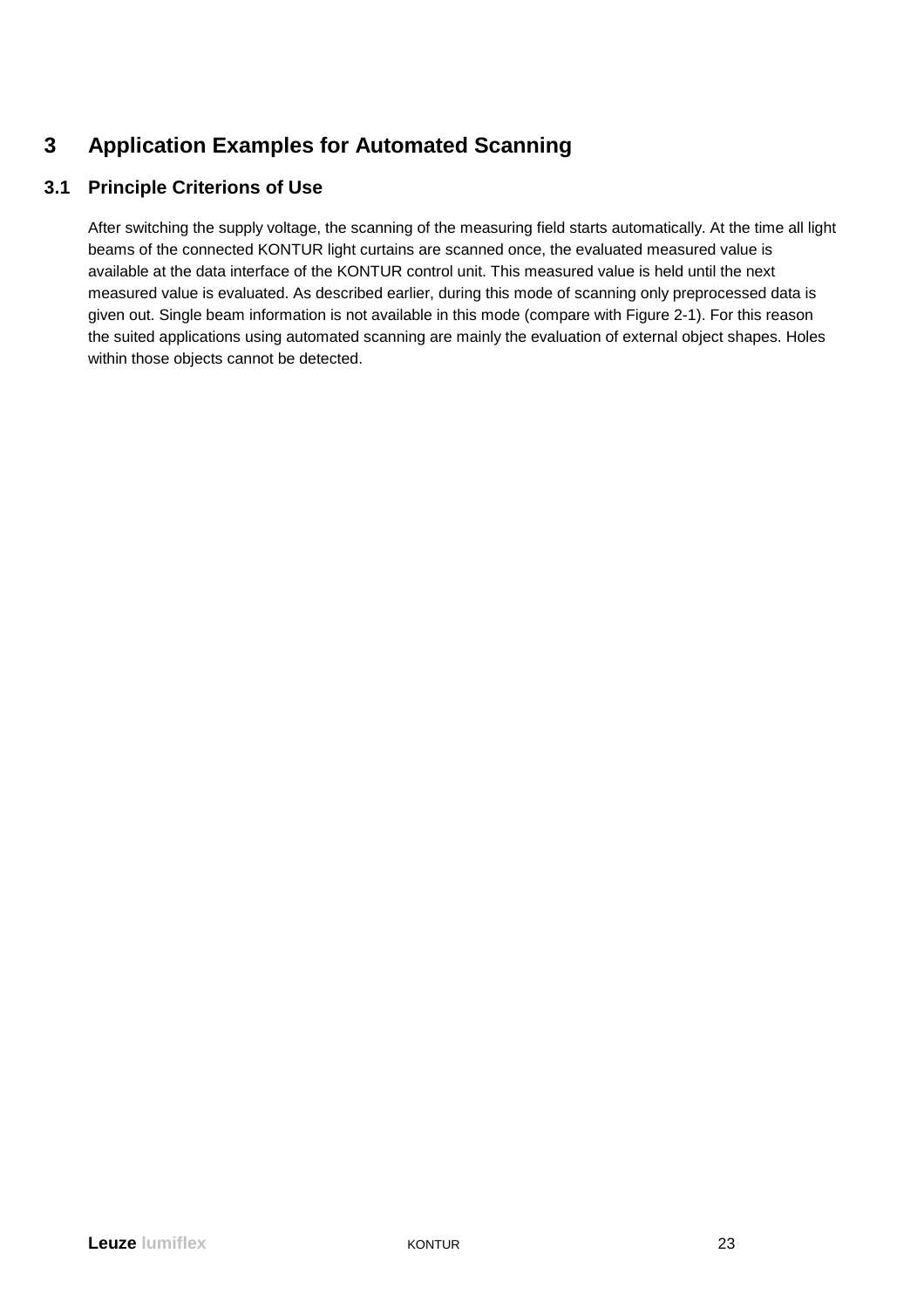## **3.2 Application Examples**

Figure 3-1 shows some examples for KONTUR using automated scanning.

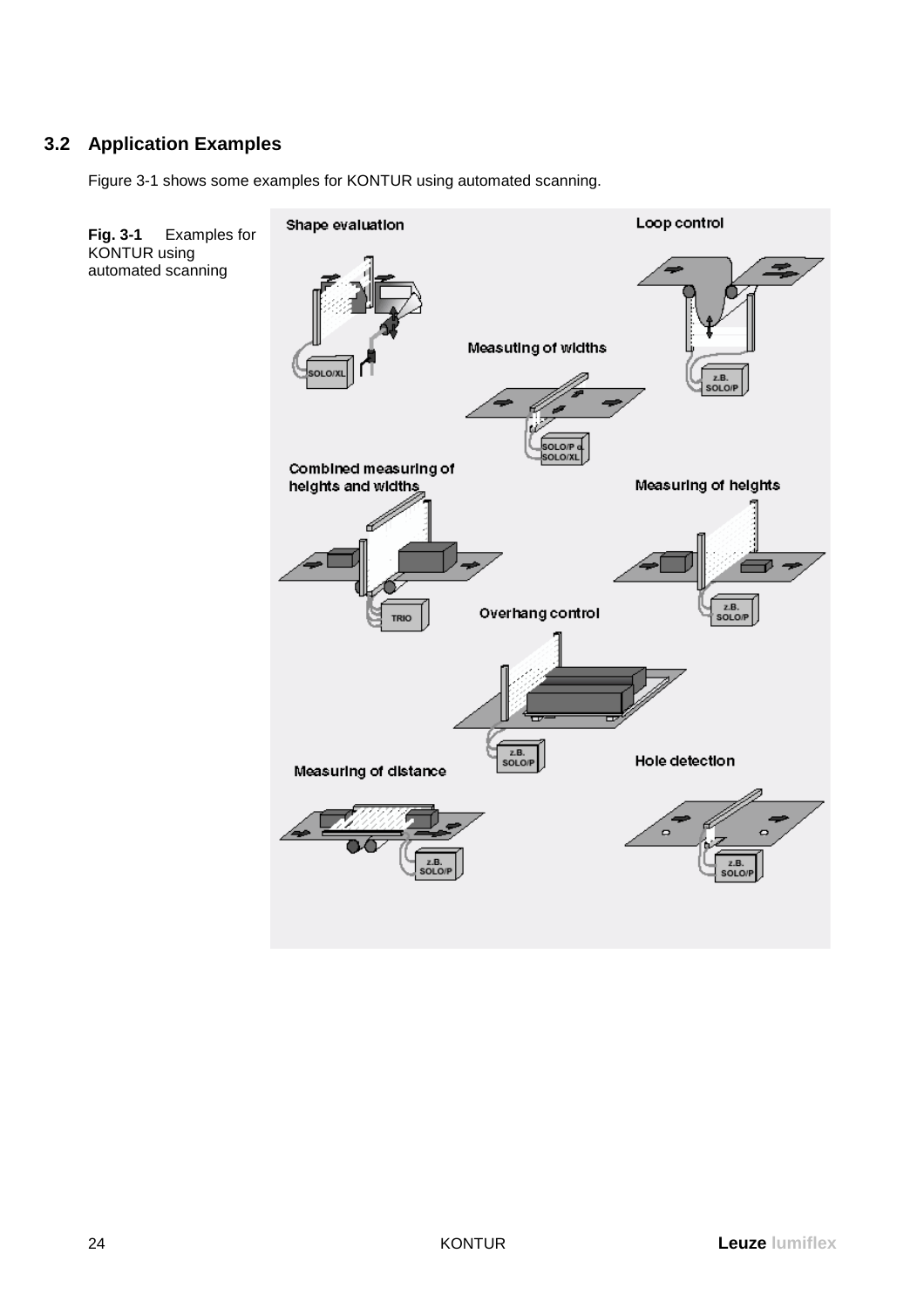## **4 Application Examples for Controlled Scanning**

### **4.1 Principle Criterions**

Using controlled scanning the measured field created by the optical components is divided into segments. On request by a subsequent control system one segment will be scanned and given out at the same time. This scanning mode offers to the subsequent control system the possibility to evaluate the state of each of the single beams. This mode allows to determine, where and how many light beams are interrupted by an object. Thus, holes within objects can be evaluated.

## **4.2 Application Examples**



Figure 4-1 shows some examples for KONTUR using controlled scanning.

**Fig. 4-1** Examples for KONTUR using controlled scanning.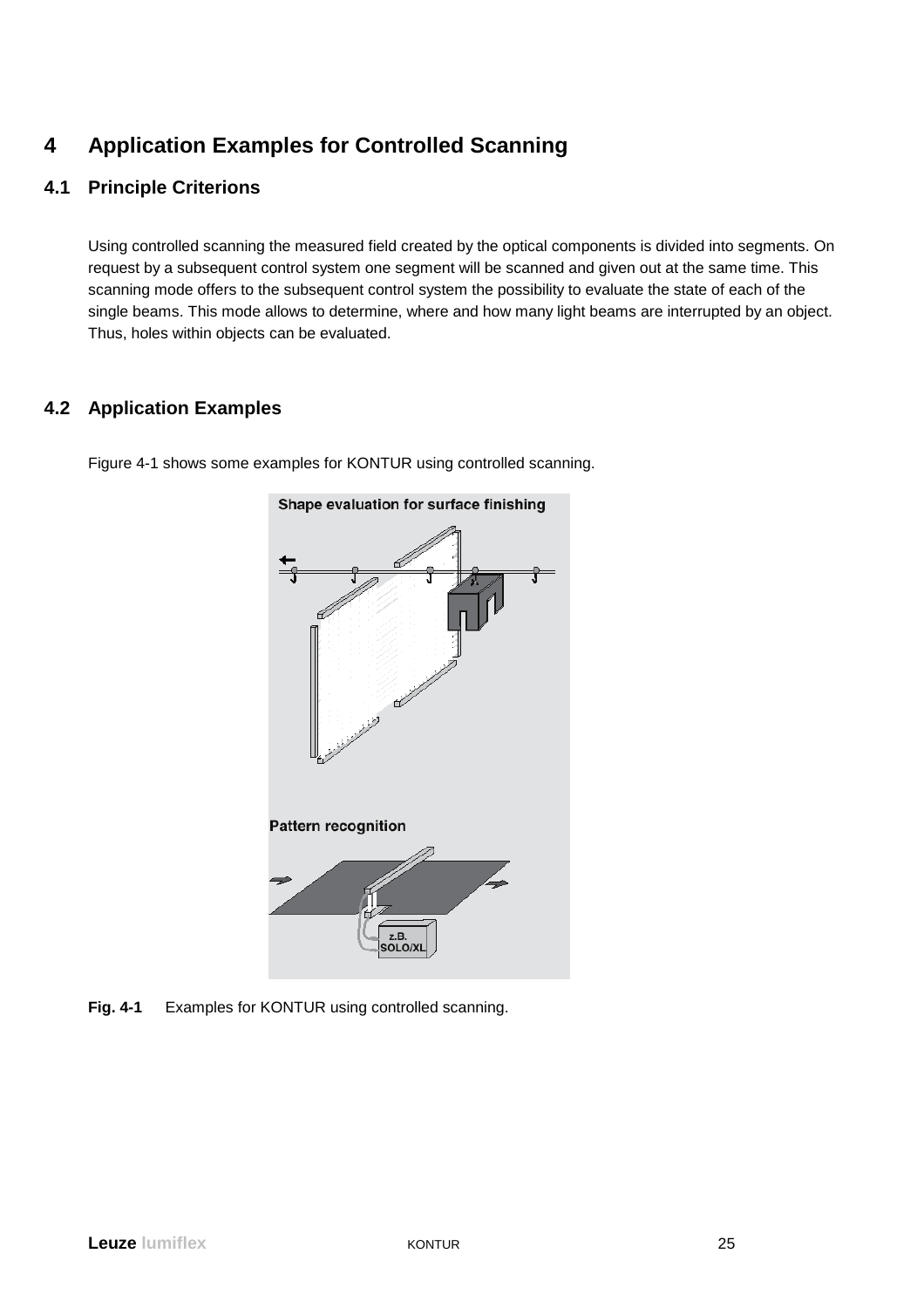## **5 Fitting**

Transmitter and receiver are mounted on both sides of the sensing field at the same height. Tension-free mounting is important to prevent from twisting or damaging of the optical units. Uneven base should be levelled by using washers. The distance between transmitter and receiver should not exceed 3.5 m. Mounting of transmitter and receiver is made by the angle pieces on both ends. The position of the mounting holes is shown in the Dimensional Drawing 12.2 and Dimension Table 12.3 (Appendix). There are four drill holes to mount the KONTUR control units, which are accessible after removing the cover of the housing. Positions and dimensions of the mounting holes are described in Appendix: Dimensional Drawings and Dimension Tables.

**Note:** For light curtains longer than 2 m (from K216xx on) an additional reinforcement profile is already mounted (see figure 11-1).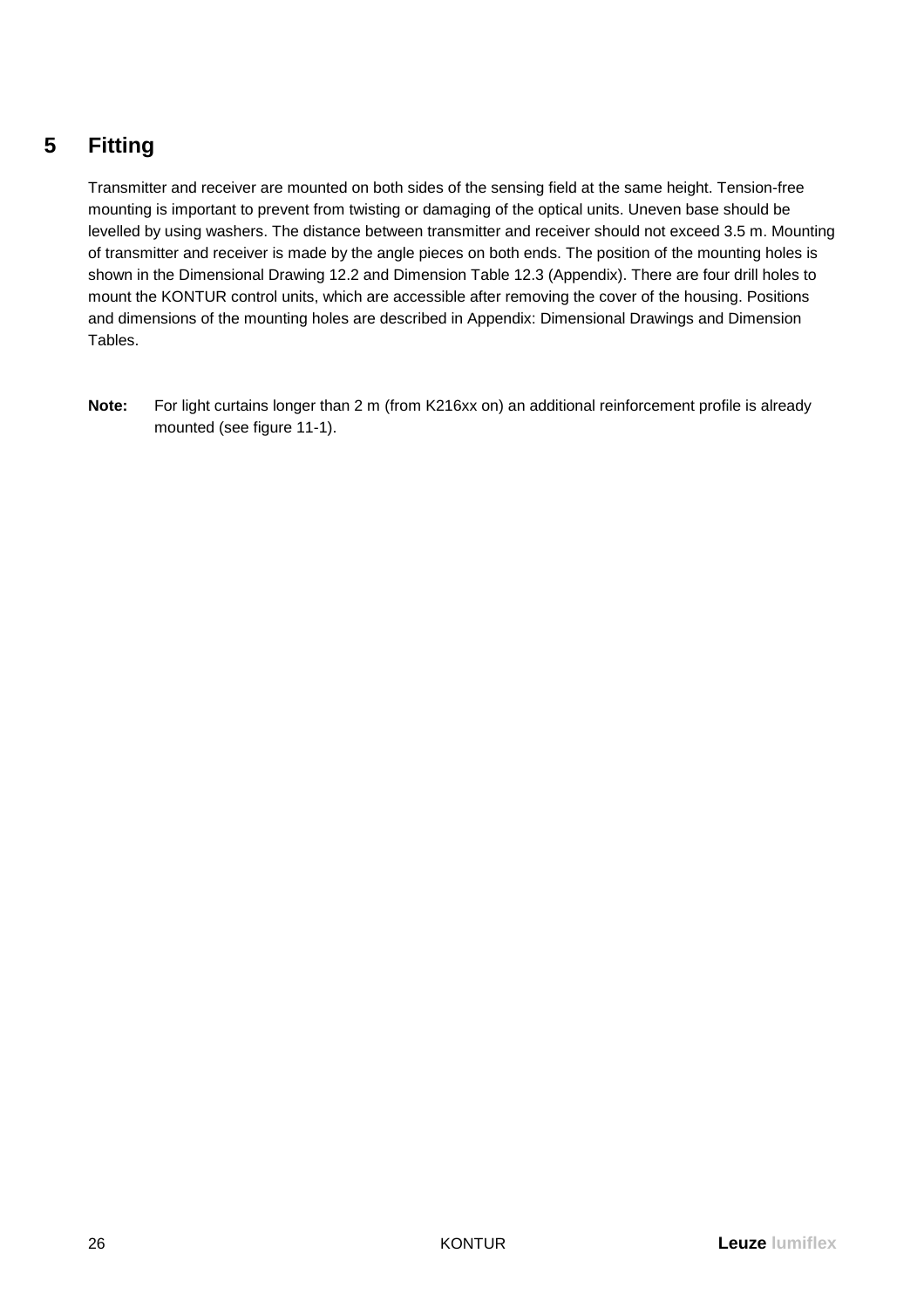## **6 Electrical Connection**

### **6.1 Connection Optical Units - Control Unit**

The connection between the KONTUR optical units and the control unit consists of connection cables with connectors on both ends. These connecting cables are ready-made and available in lengths of 1 m, 2.5 m, 5 m, 10 m and 20 m. Transmitter and receiver require one connecting cable each.

## **6.2 Connection to the Machine Control System**

Heavy plug-in connectors with 24 pins + PE for KONTUR-TRIO, KONTUR-SOLO/XL and with 16-pins + PE for KONTUR-SOLO/p are provided for connecting the lead to the machine control system. They contain socket inserts with screw-type terminals, suitable for core cross sections of 0.5 to 2.5 mm. To prevent the data connection from electro-magnetic interference, only shielded cables should be used. The core cross section should not fall below 0.5 mm. Figure 6-1 shows an example for the connection of KONTUR-TRIO, KONTUR-SOLO/XL, Figure 6-2 for the connection of KONTUR-SOLO/p.

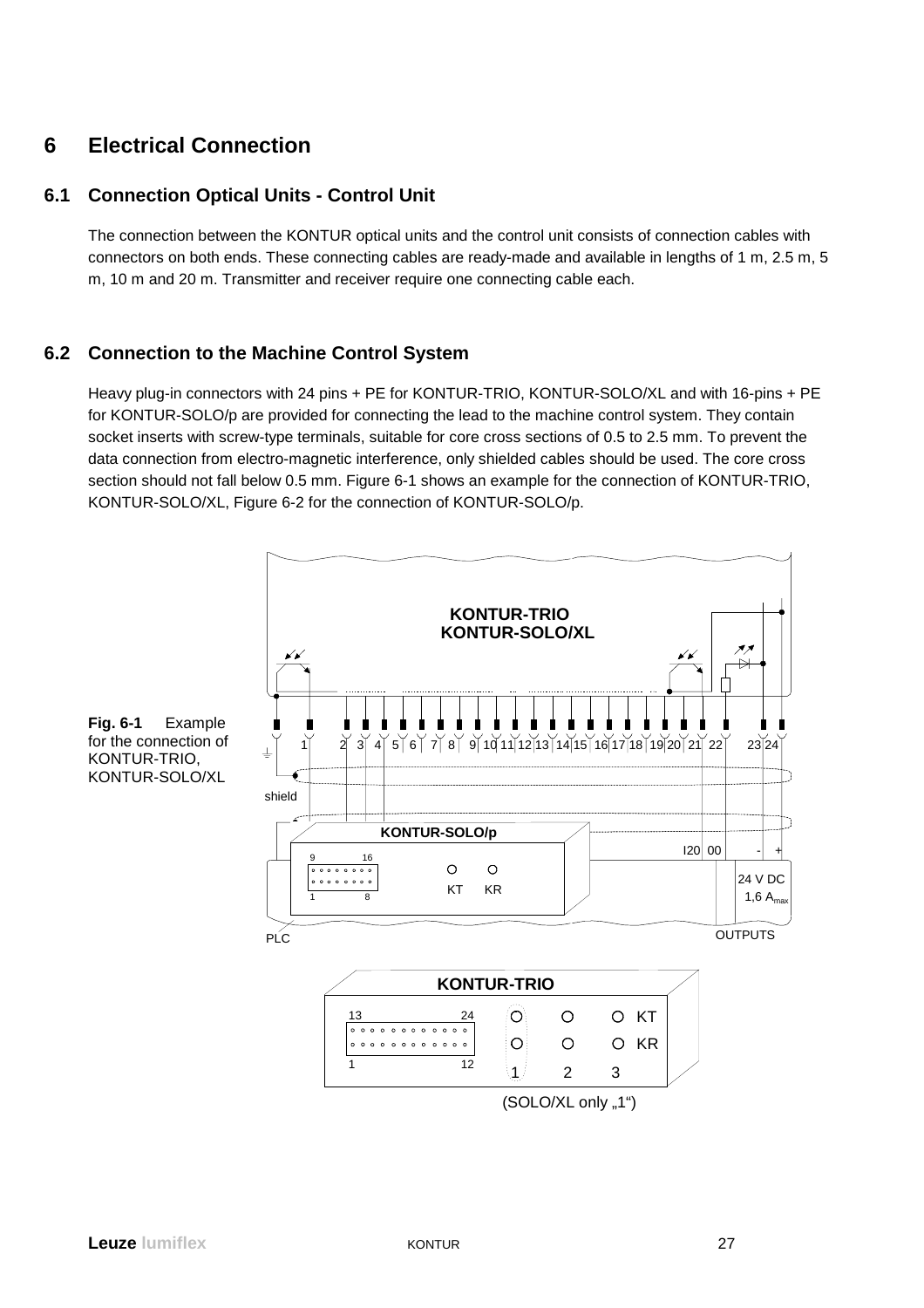## **Fig. 6-2** Example for connection of KONTUR-SOLO/p



**Fig. 6-2** Example for connection of KONTUR-SOLO/p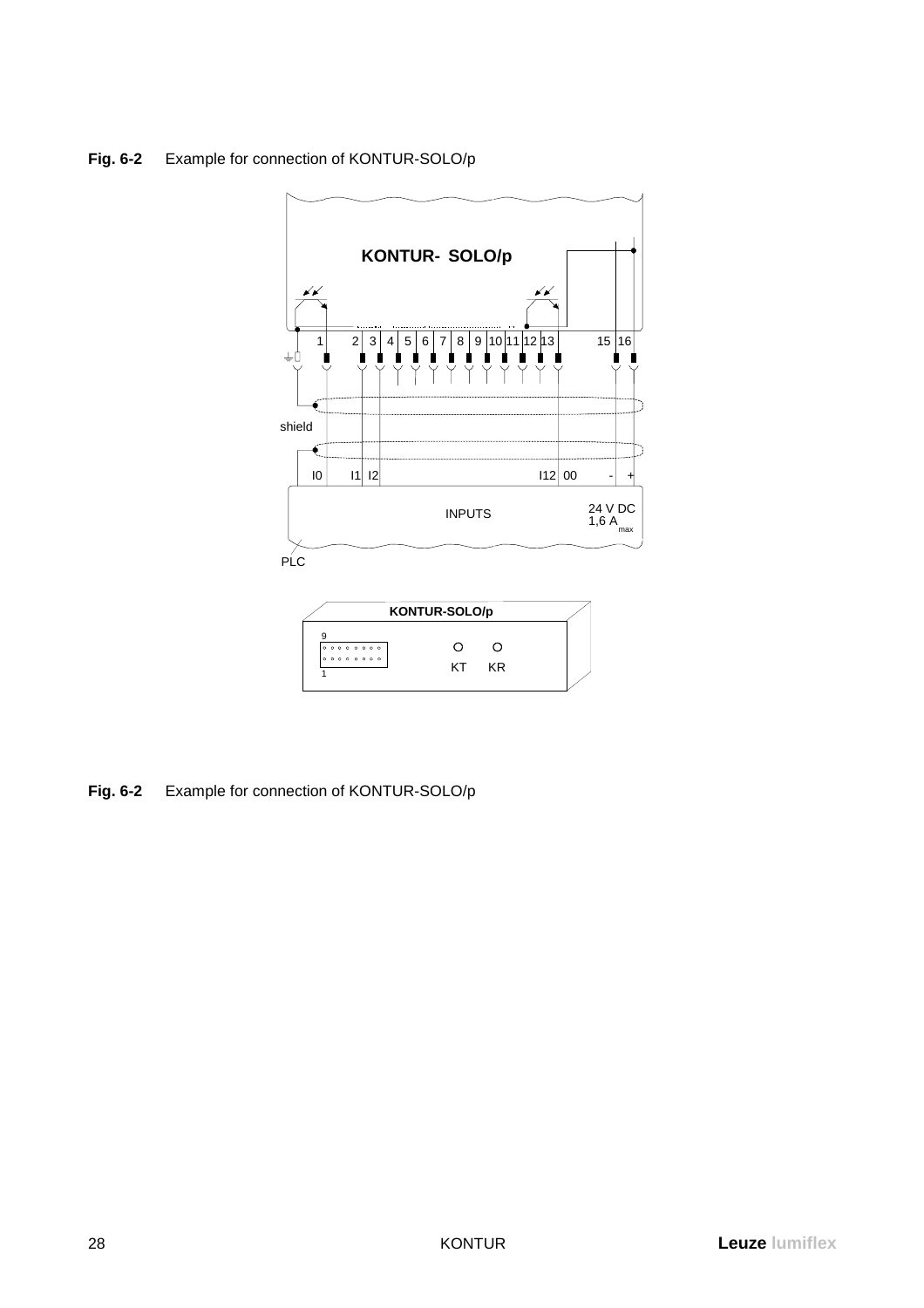## **7 Start-Up**

### **7.1 Display Elements**

All display elements of KONTUR are located underneath the red front screens.

The transmitter controls one LED. This LED is lighted up when the transmitter is accidentally connected to the terminals of the control unit where normally only the receiver should be connected. If the cable is plugged correctly, the LED is switched off.



All LED are located underneath the red front screens.

#### **Fig. 7-1** Display elements of KONTUR optical units

The receiver controls four LEDs. If the receiver accidentally is connected to the transmitter's plug at the control unit, the four LEDs light commonly. If the receiver is plugged correctly, only two LEDs light, depending on the status of the sensing field. Table 7-1 shows the function and meaning of the display elements.

| <b>LED-No</b> | <b>Colour</b> | <b>Status</b> | <b>Meaning</b>                                                          |
|---------------|---------------|---------------|-------------------------------------------------------------------------|
|               | red           | <b>OFF</b>    | Transmitter correctly connected to plug KT1, KT2 or KT3                 |
|               | red           | <b>ON</b>     | Transmitter incorrectly connected to receiver's plug KR1,<br>KR2 or KR3 |
| 2,3           | red           | <b>OFF</b>    | No object in the sensing field<br>Sensing field free                    |
| 2,3           | red           | <b>ON</b>     | An object interrupts the sensing<br>Sensing field not free              |
| 4,5           | red           | <b>OFF</b>    | An object interrupts the sensing<br>Sensing field not free              |
| 4,5           | red           | <b>ON</b>     | No object interrupts the sensing field<br>Sensing field free            |

**Table 7-1**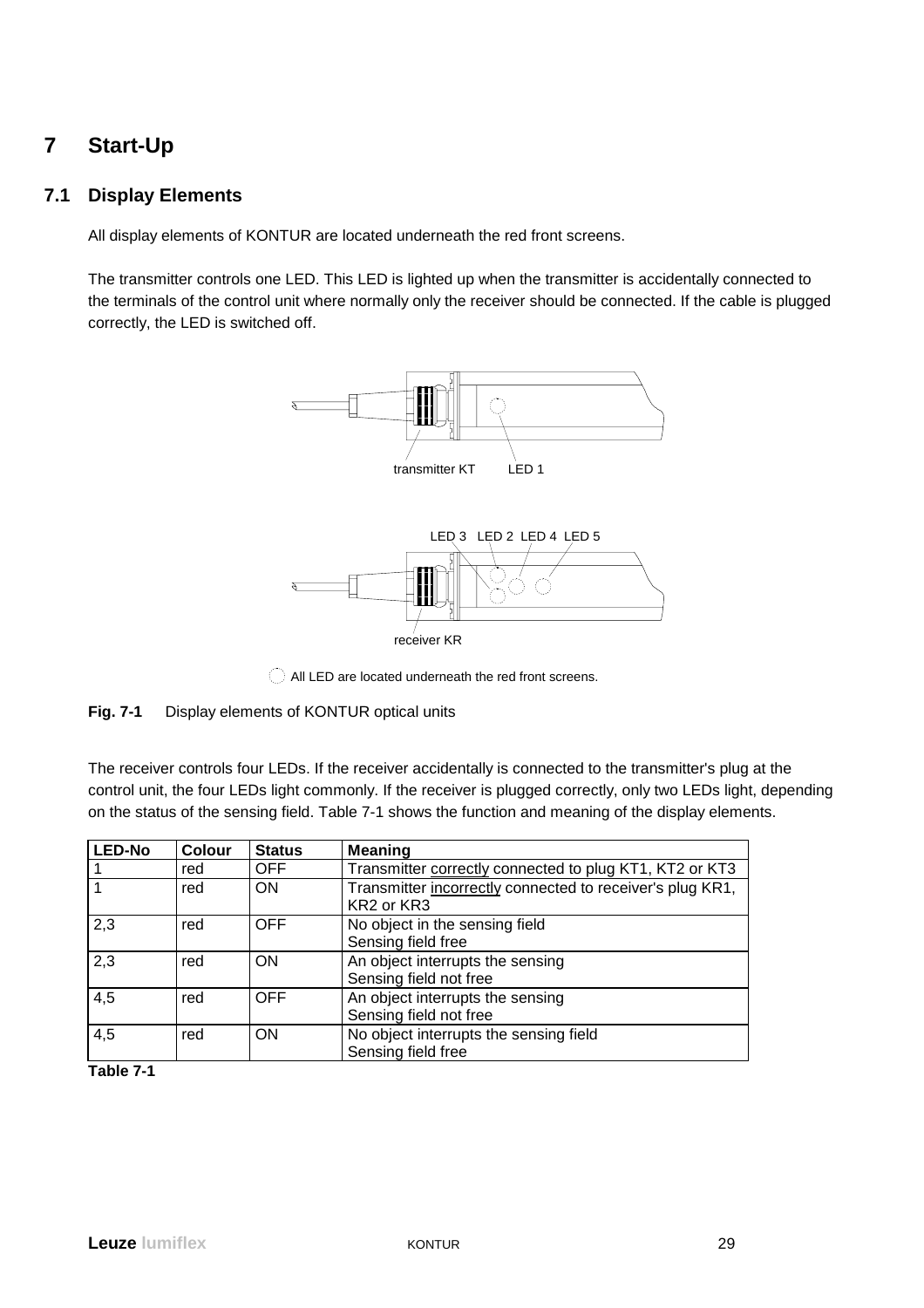### **7.2 Checks before Initial Operation**

Before switching on the first time, check whether the local supply voltage corresponds to the supply voltage of the KONTUR control unit as indicated on the type plate.

### **7.3 Aligning Transmitter and Receiver**

In order to achieve trouble-free operation of the equipment, the light beam of the transmitter must hit the receiver symmetrically. The receiver itself must be aligned towards the transmitter. For the purpose of alignment, loose the mounting screws until the optical components become movable. Proceed as follows:

- 1. Put the transmitter (e.g. with the help of a lever tube) into basic position.
- 2. Now turn the receiver until the LEDs 4 and 5 switch on.
- 3. Turn beyond this point until LEDs 4 and 5 switch off again.
- 4. Now swing back again and fasten the receiver at the center of this range.
- 5. Turn the transmitter until the LEDs 4 and 5 of the receiver switch off.
- 6. Turn back until LEDs 4 and 5 switch on again.
- 7. Swing beyond this point until LEDs 4 and 5 switch of again. Then swing back and fasten the transmitter in the center of this range. The same procedure is valid for all of the connected optical units.



**Fig. 7-2** Alignment of transmitter and receiver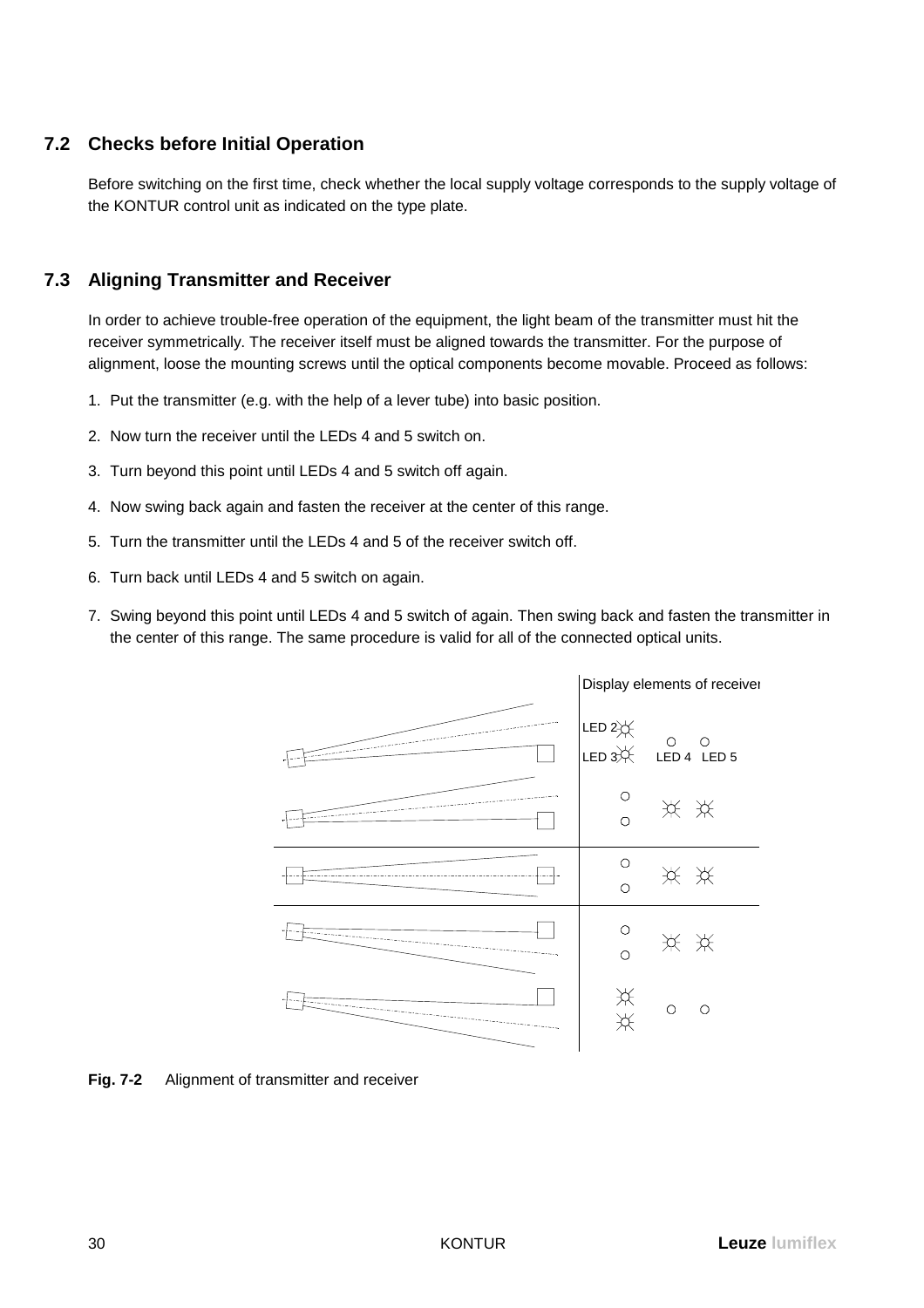## **8 Troubleshooting and Fault Rectification**

Malfunctions often have relatively simple causes. The following Table 8-1 serves as an instruction for troubleshooting and fault rectification. If this does not work, contact LUMIFLEX service department or the authorized factory representative.



**Caution:** Do not touch electrical connections when the equipment is open and switched on!

| <b>Symptom</b>                                                | <b>Possible Cause</b>                                                                                                                                                                                         | <b>Check/Remedy</b>                                                                                               |
|---------------------------------------------------------------|---------------------------------------------------------------------------------------------------------------------------------------------------------------------------------------------------------------|-------------------------------------------------------------------------------------------------------------------|
| All displays in<br>transmitter and receiver<br>will not light | No supply voltage                                                                                                                                                                                             | Turn on main power supply<br>(e.g. on the machine)<br>Check connectors at<br><b>KONTUR</b> control unit           |
| <b>LED1</b> of transmitter<br>lights                          | Transmitter<br>connected to the<br>receiver plug at the<br><b>KONTUR</b> control<br>unit                                                                                                                      | Change from receiver to the<br>transmitter plug                                                                   |
| LEDs at receiver will not<br>light                            | Connection cable to<br><b>KONTUR control</b><br>unit not plugged or<br>defect                                                                                                                                 | Check connection and tight<br>coupling ring. Check cable<br>with Ohm meter (equal pin<br>no.)                     |
|                                                               | Supply voltage at the<br><b>KONTUR control</b><br>unit missing                                                                                                                                                | Check supply voltage at the<br>plug-in connector                                                                  |
|                                                               | Fuse on KONTUR<br>control unit printed<br>circuit board<br>defective                                                                                                                                          | Open casing, check Si1 and<br>replace if needed (microfuse<br>T2A)                                                |
| LEDs 2 and 3 of the<br>receiver light constantly              | Transmitter and<br>$\overline{\phantom{0}}$<br>receiver are<br>misaligned                                                                                                                                     | Cleaning, alignment (see<br>Chapter 7)                                                                            |
|                                                               | DIP switch in<br><b>KONTUR control</b><br>unit not switched to<br>the desired position                                                                                                                        | Move DIP switch in in<br>preferred position and<br>disconnect and connect<br>supply voltage (see Chapter<br>(2.3) |
|                                                               | An object interrupts<br>the sensing field<br>constantly                                                                                                                                                       | Remove the object                                                                                                 |
|                                                               | Maximum distance<br>of 3.5 m between<br>transmitter and<br>receiver exceeded<br>$\mathcal{A} = \mathcal{B} = \mathcal{A} + \mathcal{A} = \mathcal{A} = \mathcal{A} + \mathcal{B} = \mathcal{A} + \mathcal{B}$ | Reduce distance between<br>transmitter and receiver,<br>clean front screens<br>$-1$ $\cap$<br>A                   |

|  |  | Table 8-1 Troubleshooting and fault rectification (page 1 of 2) |  |
|--|--|-----------------------------------------------------------------|--|
|--|--|-----------------------------------------------------------------|--|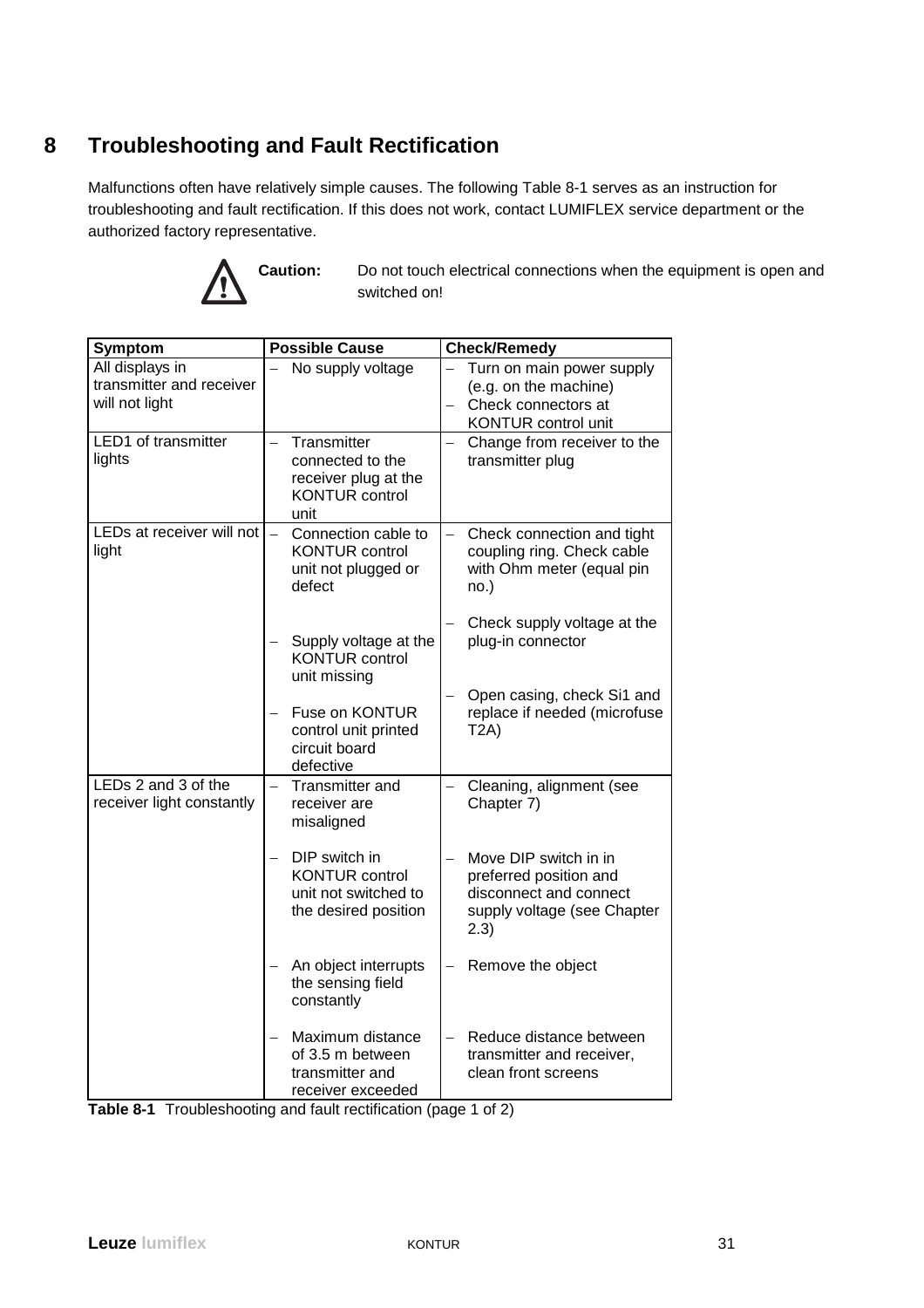| Symptom                                                            | <b>Possible Cause</b>                                                                                                            | <b>Check/Remedy</b>                                                                                                                                                                                                               |
|--------------------------------------------------------------------|----------------------------------------------------------------------------------------------------------------------------------|-----------------------------------------------------------------------------------------------------------------------------------------------------------------------------------------------------------------------------------|
| LEDs 2 and 3 of the<br>receiver light constantly                   | Variable values in<br>$\overline{\phantom{0}}$<br><b>EPROM</b> parameter<br>field not correct for<br>the selected<br>application | Check beam number of the<br>connected optical parts<br>according to the provided<br>para-meter table (see also<br>Table 2-2).<br>Compare identification<br>number according to the<br>provided parameter table<br>(see Table 2-3) |
|                                                                    | Transmitter not<br>connected                                                                                                     | Check connections and tight<br>coupling rings<br>Measure cable with Ohm<br>meter (equal pin numbers                                                                                                                               |
| LEDs 2,3,4 and 5 (red)<br>of the receiver light<br>constantly      | Receiver connected<br>$\overline{\phantom{0}}$<br>to the KONTUR<br>control unit's<br>transmitter's plug<br>KT.                   | Unplug connecting cable<br>$\overline{\phantom{0}}$<br>and plug it to the receiver<br>plug KR                                                                                                                                     |
| LEDs 4 and 5 (red) light<br>constantly,<br>LEDs 2 and 3 flicker at | Transmitter or<br>$\equiv$<br>receiver dirty                                                                                     | Clean transmitter and<br>receiver                                                                                                                                                                                                 |
| times                                                              | Transmitter and<br>receiver are not<br>adjusted correctly                                                                        | Adjust optical components<br>(see Chapter 7)                                                                                                                                                                                      |
|                                                                    | Distance limit bet-<br>ween transmitter<br>and receiver<br>reached                                                               | Decrease distance between<br>transmitter and receiver                                                                                                                                                                             |

**Table 8-1** Troubleshooting and fault rectification (page 2 of 2)

The KONTUR control units contain self-diagnosis functions. A system check is made every time when the supply voltage is switched on.

Make sure, that both of the optical components KT and KR are connected before switching on the supply voltage to finish the system check successfully.

If a failure is recognized during system check, the receiver's LEDs 2,3 and 4,5 are blinking in a 2 Hz-rhythm.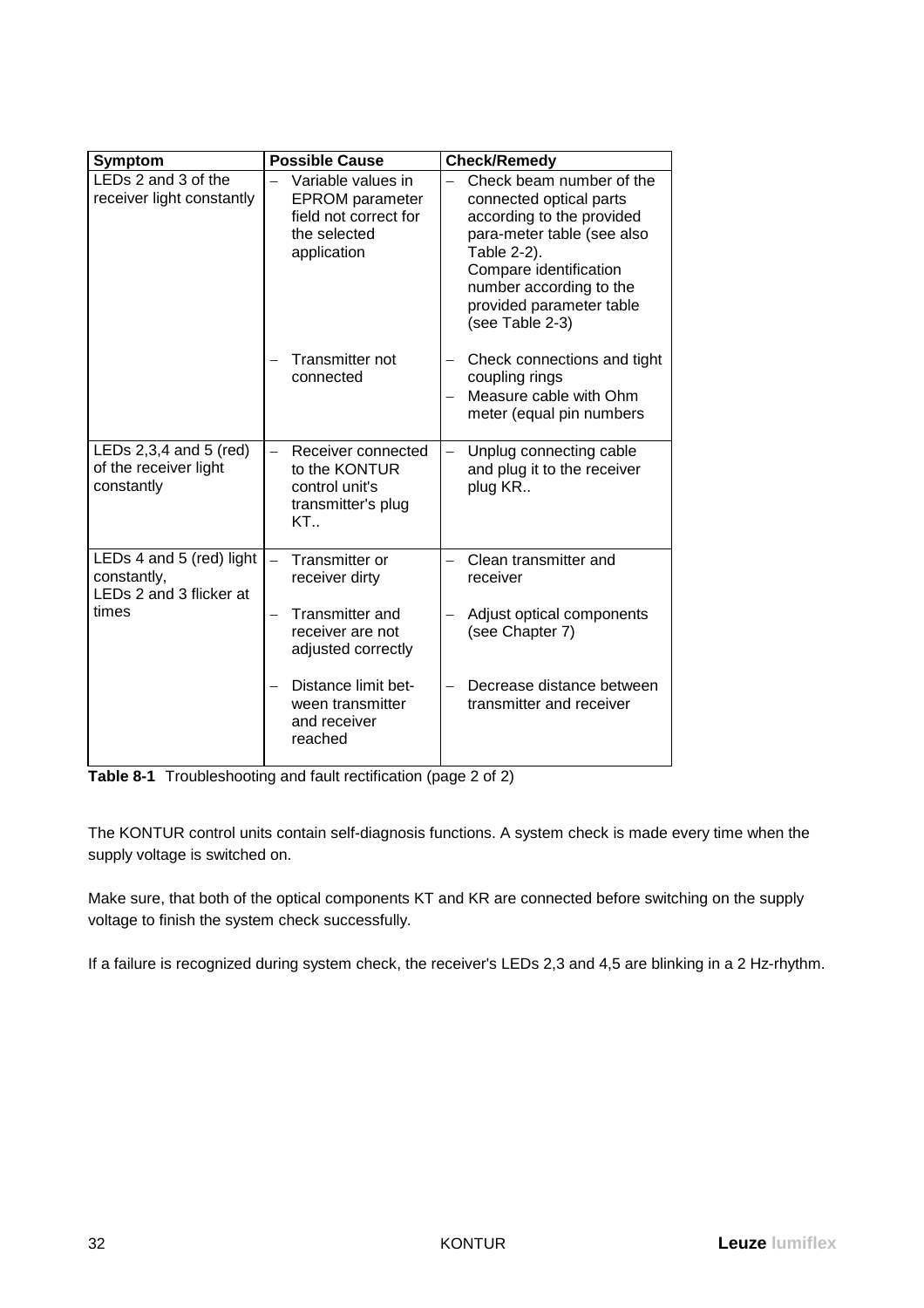## **9 Cleaning the Protecting Screens**

Depending on environmental conditions the acrylic red screens should be cleaned at times with a soft piece of cloth moistened with pure alcohol.

## **10 After Sales Service**

Our technical after-sales service offers the following services:

- Maintenance
- Training either at LUMIFLEX's or at customer's premises
- Fast delivery of spare parts and quick repairs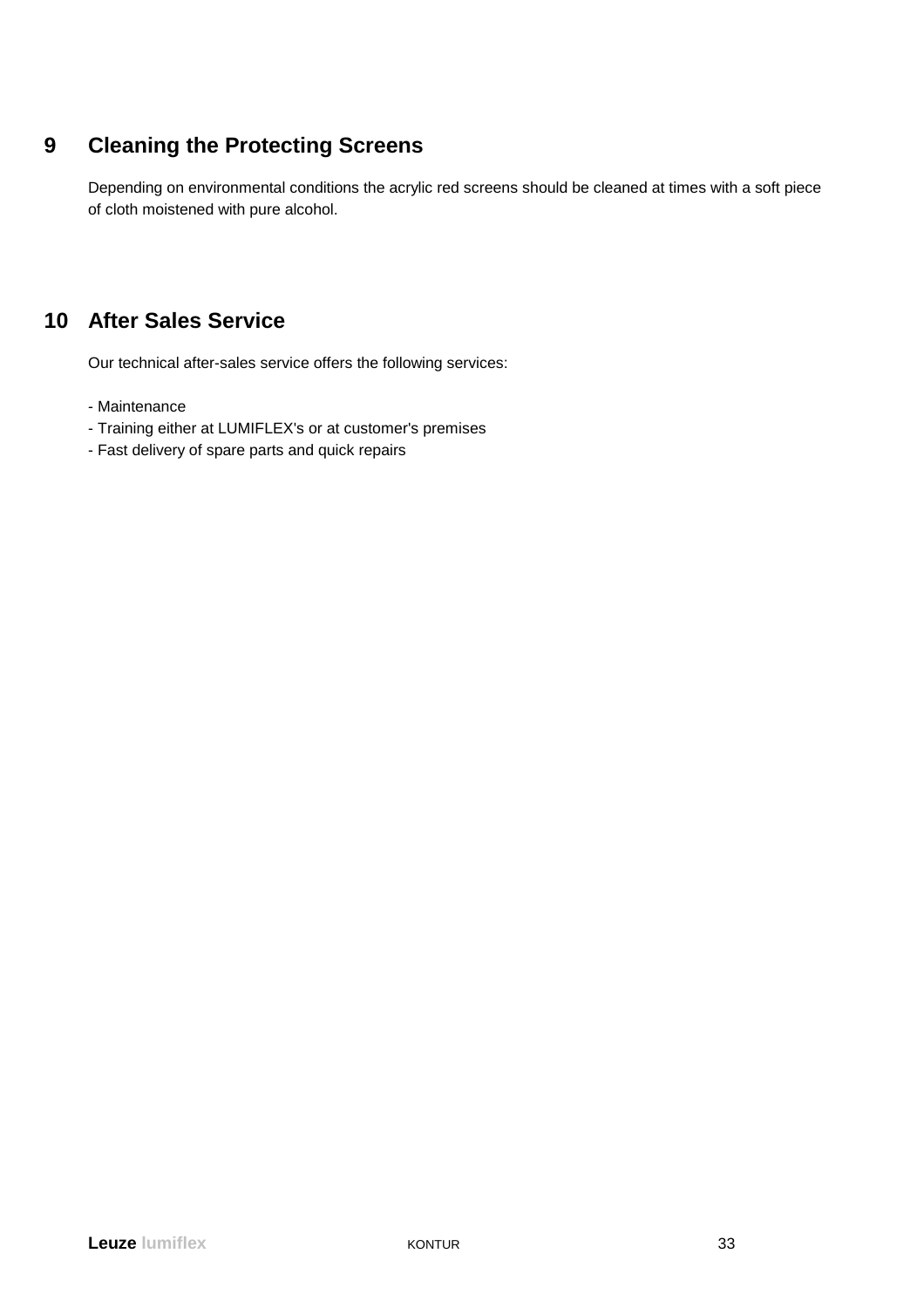## **11 Appendix**

## **11.1 Technical Data KONTUR Optical Units**

| Sensing field length            | 120 mm  3000 mm in steps of 120 mm   |
|---------------------------------|--------------------------------------|
| Sensing field width             | 3500 mm                              |
| Resolution                      | 15 mm, 25 mm, 45 mm                  |
| Beam distance                   | 10 mm, 20 mm, 40 mm                  |
| Max. Beam number                | 510                                  |
| Time needed per beam            | 75 $\mu$ s (up to 255 beams)         |
|                                 | 100 µs (more than 255 beams)         |
| Beam wafe length                | $900 \text{ nm}$                     |
| Transmitter:                    | Light-emitting diodes as defined by  |
|                                 | EN 60825-1:1994 + A1: 2002 + A2:2001 |
|                                 |                                      |
| Class:                          | 1                                    |
| Wave length:                    | 880 nm                               |
| Pulse duration:                 | $5 \mu s$                            |
| Pulse pause:                    | 450 ms                               |
| Output:                         | 460 µW                               |
| Modulation frequency            | 200 kHz                              |
| Sensing field status indication | <b>Receiver's LEDs</b>               |
| Cable confusion indication      | <b>Transmitter's LED</b>             |
| Power supply                    | Delivered by KONTUR-TRIO or SOLO     |
| Connector                       | Plug-connector type Binder 723-8-pin |
| Connecting cable                | Cable 7-wires, shielded, max. 20 m   |
| Housing                         | <b>Extruded AL-casing</b>            |
| Protecting screen               | Acrylic red                          |
| Enclosure rating                | IP 65                                |
| Ambient operating temperature   | 0.55 °Celsius                        |
|                                 |                                      |

**Table 11-1** Technical data KONTUR optical components

## **11.2 Dimensional Drawing KONTUR Optical Units**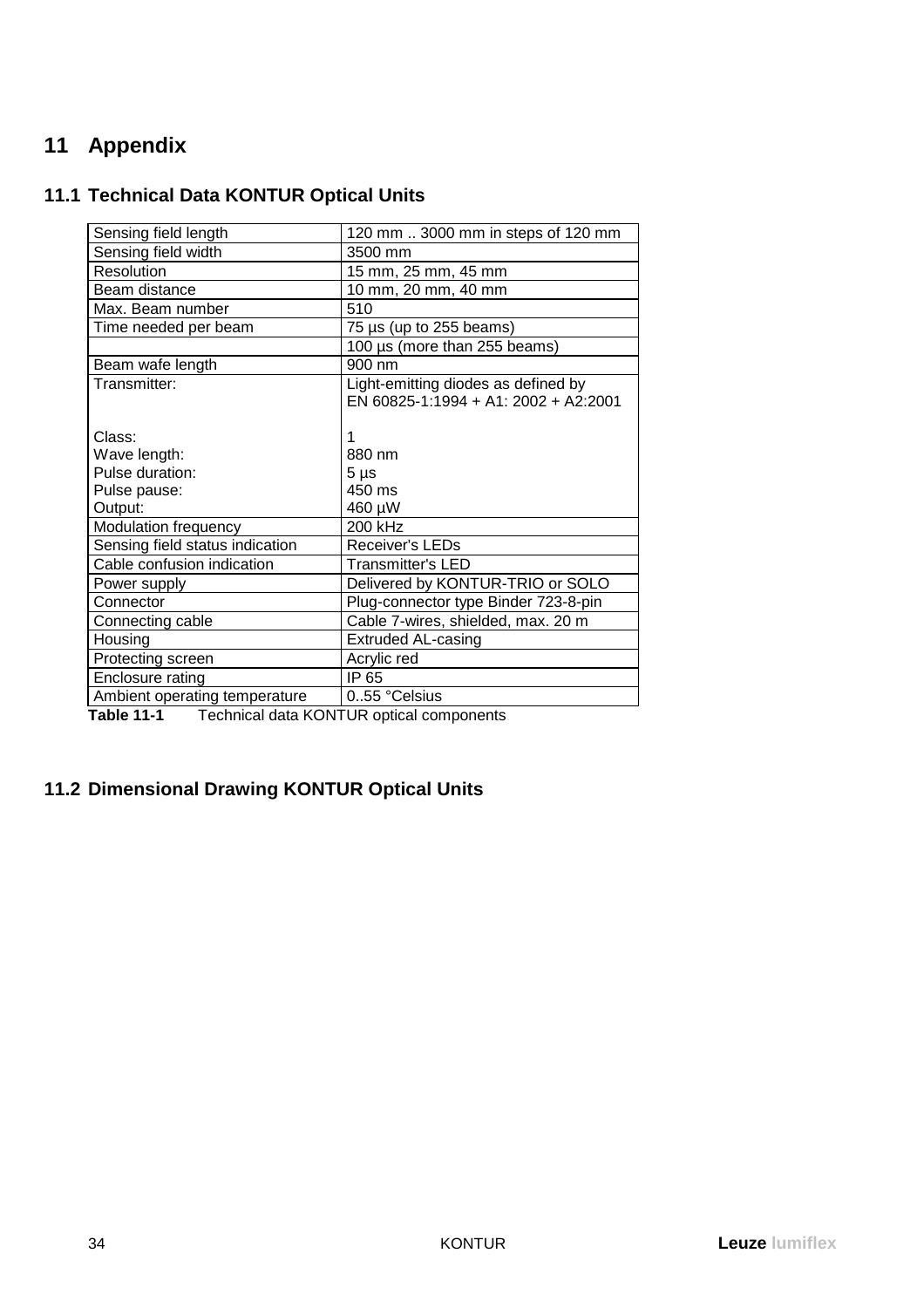#### **Fig. 11-1** Dimensional drawing KONTUR optical units

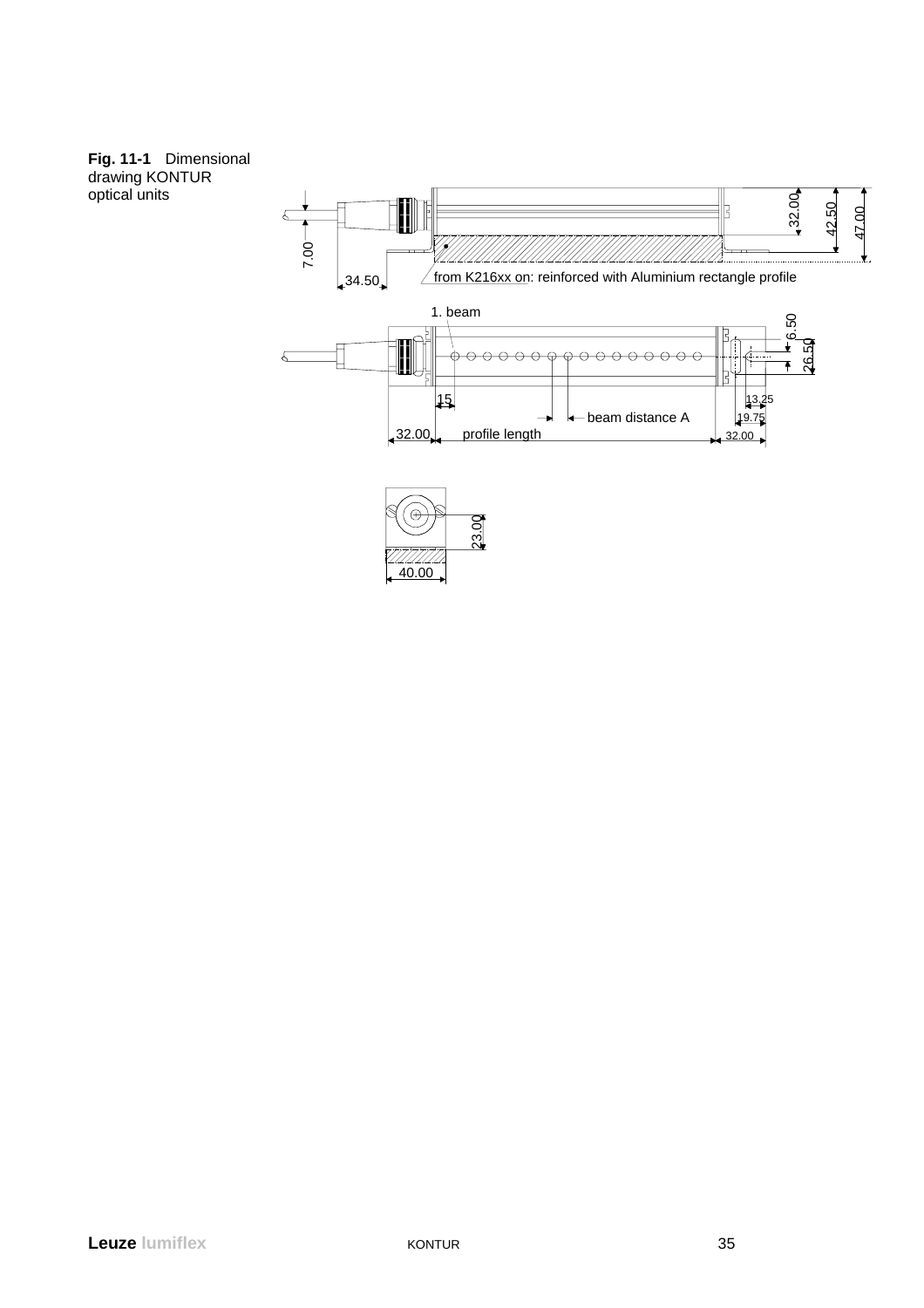## **11.3 Dimension Table KONTUR Optical Units**

| <b>KONTUR-type</b>     | <b>KONTUR type</b>     | <b>KONTUR type</b>     | <b>Measuring zone length</b> |
|------------------------|------------------------|------------------------|------------------------------|
| Sensor center distance | Sensor center distance | Sensor center distance | [mm]                         |
| $A = 10$ mm            | $A = 20$ mm            | $A = 40$ mm            |                              |
| K1210                  | K1220                  | K1240                  | 120                          |
| K2410                  | K2420                  | K2440                  | 240                          |
| K3610                  | K3620                  | K3640                  | 360                          |
| K4810                  | K4820                  | K4840                  | 480                          |
| K6010                  | K6020                  | K6040                  | 600                          |
| K7210                  | K7220                  | K7240                  | 720                          |
| K8410                  | K8420                  | K8440                  | 840                          |
| K9610                  | K9620                  | K9640                  | 960                          |
| K10810                 | K10820                 | K10840                 | 1080                         |
| K12010                 | K12020                 | K12040                 | 1200                         |
| K13210                 | K13220                 | K13240                 | 1320                         |
| K14410                 | K14420                 | K14440                 | 1440                         |
| K15610                 | K15620                 | K15640                 | 1560                         |
| K16810                 | K16820                 | K16840                 | 1680                         |
| K18010                 | K18020                 | K18040                 | 1800                         |
| K19210                 | K19220                 | K19240                 | 1920                         |
| K20410                 | K20420                 | K20440                 | 2040                         |
| K21610                 | K21620                 | K21640                 | 2160                         |
| K22810                 | K22820                 | K22840                 | 2280                         |
| K24010                 | K24020                 | K24040                 | 2400                         |
| K25210                 | K25220                 | K25240                 | 2520                         |
| K26410                 | K26420                 | K26440                 | 2640                         |
| K27610                 | K27620                 | K27640                 | 2760                         |
| K28810                 | K28820                 | K28840                 | 2280                         |
| K30010                 | K30020                 | K30040                 | 3000                         |

The following table gives an overview about the available types of the KONTUR range.

**Table 11-2** Dimension Table KONTUR optical components

The optical units are described as follows:

#### Example: K22810

With the letter "K" and a sequence of digits the optical units, consisting of transmitter and receiver, are appointed. "K" stands for KONTUR, the sequence of digits indicates the approximate sensing field length and the beam distance. The designation K22810 describes a KONTUR with a sensing field length of about 2280 mm and a beam distance of 10 mm.

The transmitter is described with KT22810, the receiver with KR22810.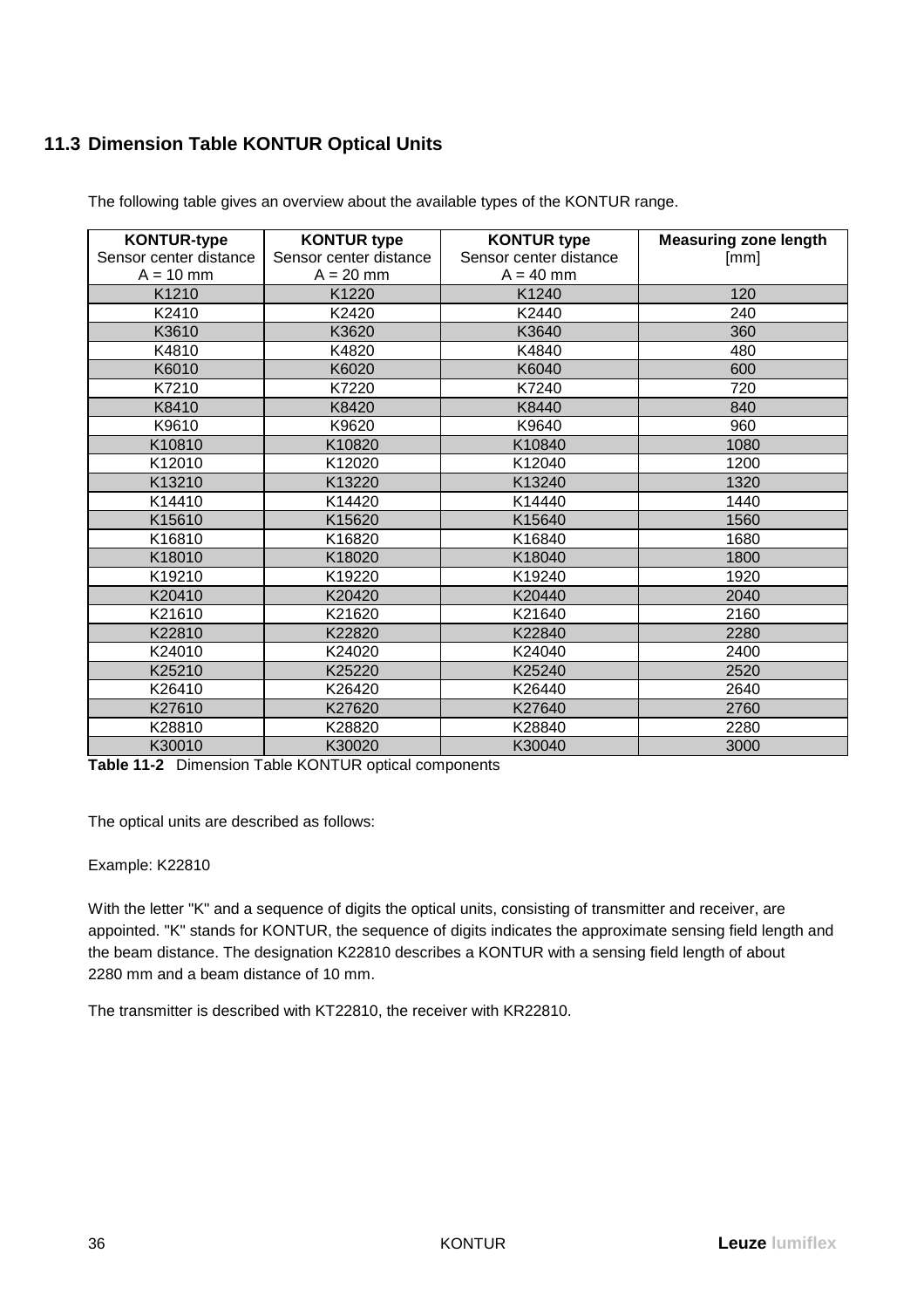## **11.4 Technical Data KONTUR Control Units**

Joint technical data for KONTUR-SOLO/p and KONTUR-TRIO and KONTUR-SOLO/XL:

| Power supply                     | 19 - 40 V DC, 1.7 A |
|----------------------------------|---------------------|
| Connections (optical components) | 8-pin connectors    |
| Housing                          | Al-casting          |
| Rating                           | IP 65               |
| Ambient operating temperature    | 055 °Celsius        |

#### **KONTUR-SOLO/p only:**

| Light curtains to connect | One KONTUR with up to 510 beams                 |
|---------------------------|-------------------------------------------------|
| Modes of operation        | Automatic scanning                              |
| I Interface               | 13 bit opto-coupler output (open emitter)       |
|                           | 1 bit opto-coupler input (open anode)           |
| Connection (interface)    | Plug-connector 16-pin with screw-type terminals |

### **KONTUR-SOLO/XL only:**

| <b>Light curtains to connect</b> | One KONTUR with up to 510 beams                 |
|----------------------------------|-------------------------------------------------|
| Modes of operation               | Automatic and controlled scanning               |
| l Interface                      | 21 bit opto-coupler output (open emitter)       |
|                                  | 1 bit opto-coupler input (open anode)           |
| Connection (interface)           | Plug-connector 24 pin with screw-type terminals |

### **KONTUR-TRIO only:**

| Light curtains to connect | Max, three KONTUR: either<br>one KONTUR with up to 510 beams and two KONTURs with up<br>۰<br>to 63 beams each or<br>one KONTUR with up to 510 beams and one KONTUR with up<br>-<br>to 255 beams<br>or<br>one KONTUR with up to 510 beams<br>۰ |
|---------------------------|-----------------------------------------------------------------------------------------------------------------------------------------------------------------------------------------------------------------------------------------------|
| Modes of operation        | Automatic or controlled scanning                                                                                                                                                                                                              |
| Interface                 | 21 bit opto-coupler output (open emitter)<br>1 bit opto-coupler input (open anode)                                                                                                                                                            |
| Connection (interface)    | Plug-connector 24 pin with screw-type terminals                                                                                                                                                                                               |

### **Table 11-3** Technical data KONTUR control units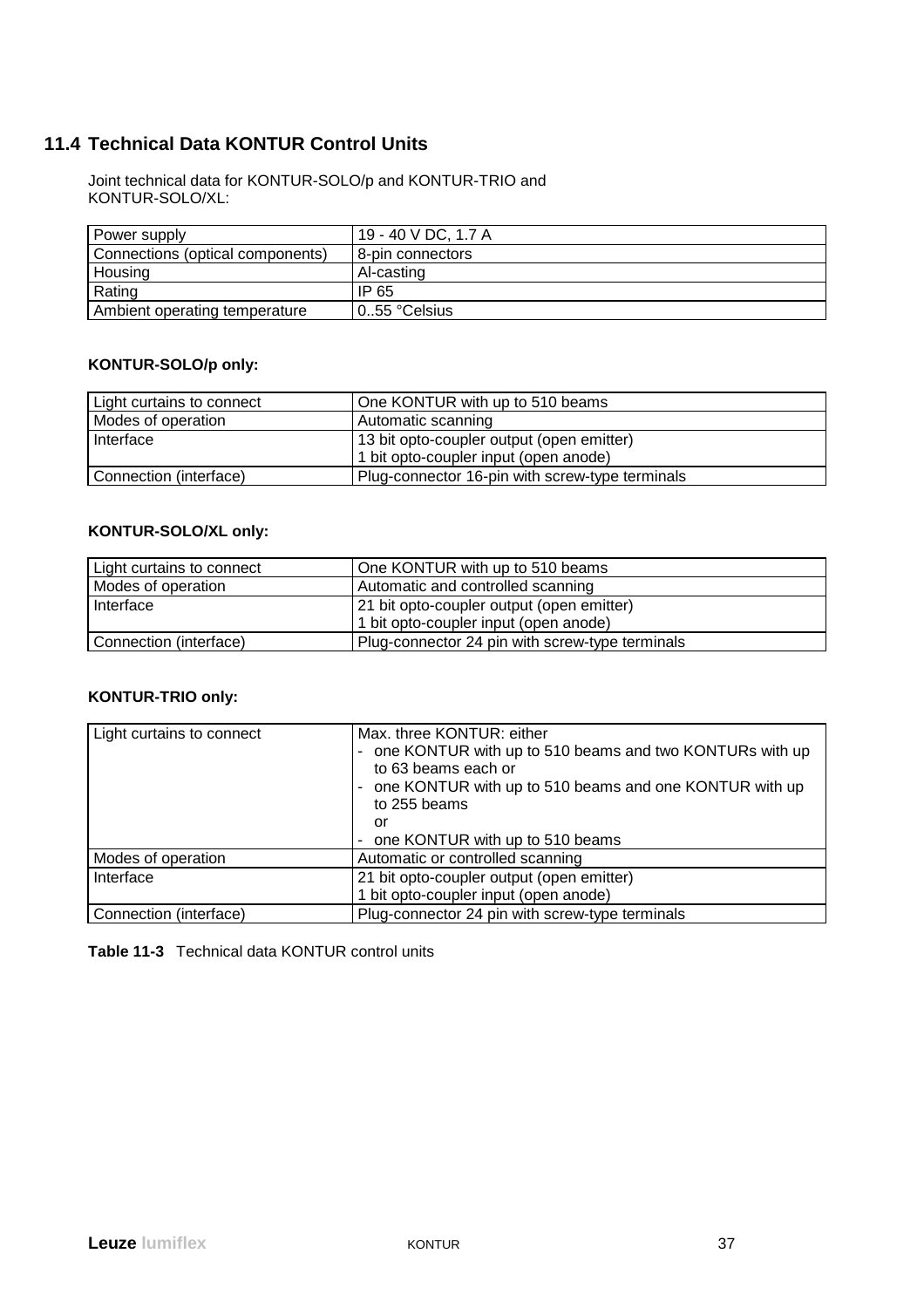## **11.5 Dimensional Drawing KONTUR-TRIO and KONTUR-SOLO/XL Control Units**



**Fig. 11-2** Dimensional drawing KONTUR-TRIO and KONTUR-SOLO/XL control units

## **11.6 Dimensional Drawing KONTUR-SOLO/p Control Unit**



**Fig. 11-3** Dimensional drawing KONTUR-SOLO/p control unit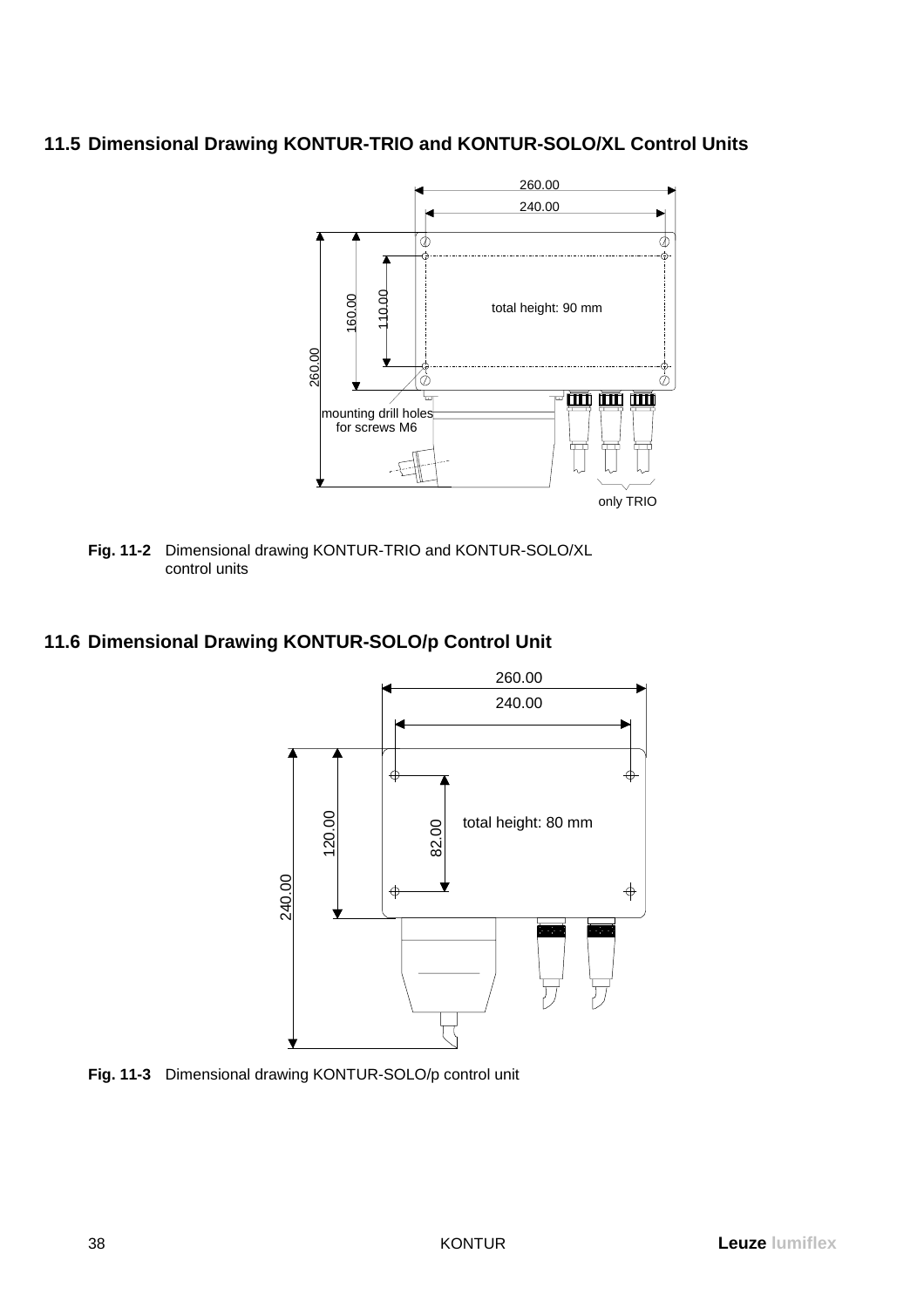## **12 Order Details and Scope of Supply**

### **Details for optical units**

- Quantity and type of light curtain(s)
- Part number
- Quantity and part numbers of connecting cables Transmitter/control unit Receiver/control unit

### **Details for control unit**

- Quantity
- Type

### **Order example for a KONTUR measuring system**, consisting of three

optical components an a control unit:

- 1 KONTUR type K22810, part number 542281
- 2 connection cables KONTUR, length 10 m, part number 529110
- 1 KONTUR type K12020, part number 541202
- 2 connection cables KONTUR, length 5 m, part number 529105
- 1 KONTUR type K10840, part number 541083
- 2 connection cables KONTUR, length 2,5 m, part number 529102
- 1 control unit KONTUR-TRIO, part number 540020

The scope of supply consists of the above named components and of the Fitting and Operation Instructions.